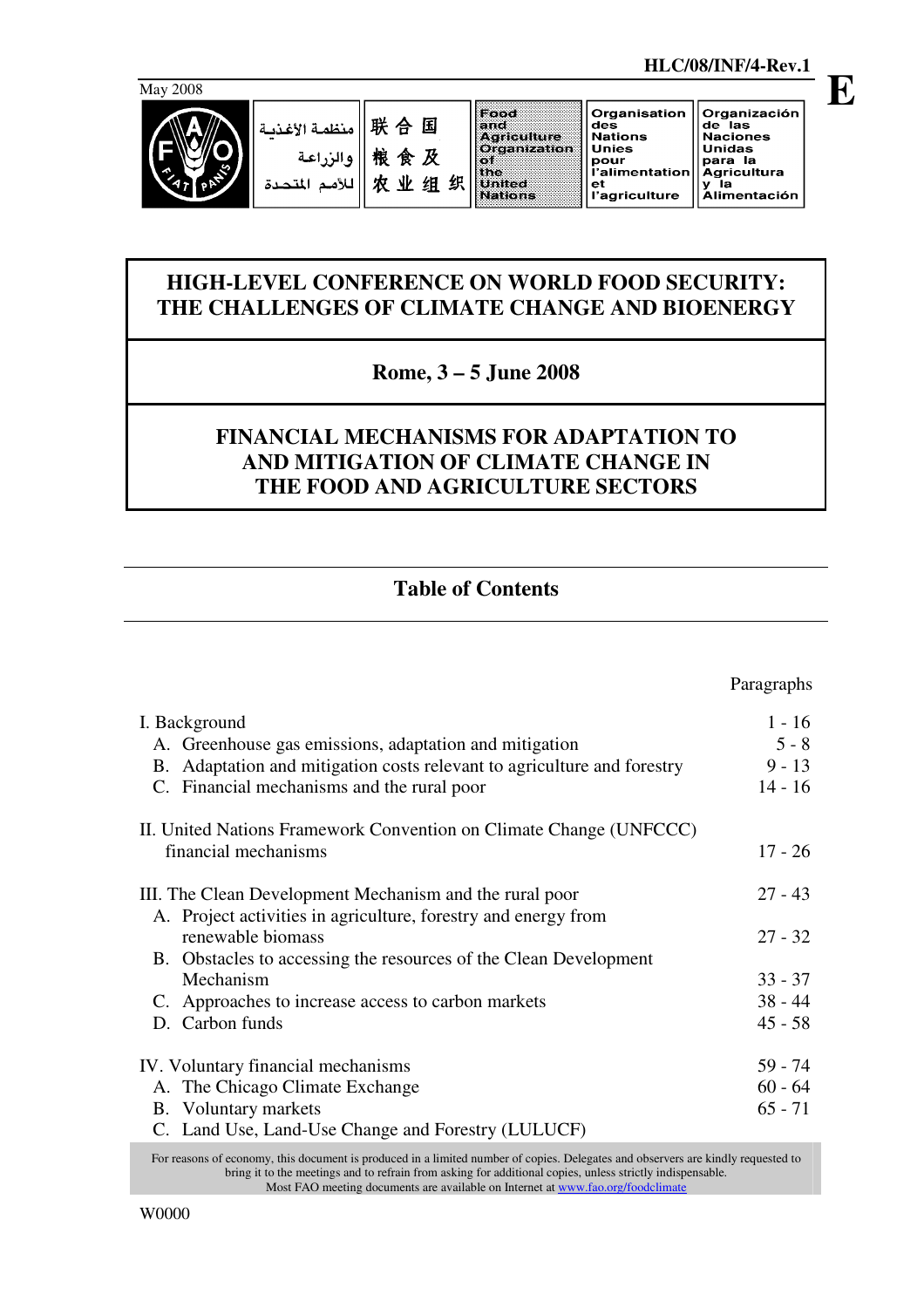| offsets in voluntary markets                                      | 72 - 74   |
|-------------------------------------------------------------------|-----------|
| V. Financing adaptation and mitigation in coming decades          | 75 - 87   |
| A. Expanding the base: enhanced voluntary markets and an enlarged |           |
| <b>Clean Development Mechanism</b>                                | 77 - 79   |
| B. Linking adaptation and mitigation: premium carbon credits      | $80 - 81$ |
| C. Mainstreaming offsets into national development themes,        |           |
| programmes of activities                                          | $82 - 84$ |
| D. Leveraging on development resources and targeting new funds    | $85 - 87$ |
| VI. Possible next steps                                           | 88        |

This document was prepared jointly with, and received generous support from, the International Fund for Agricultural Development (IFAD)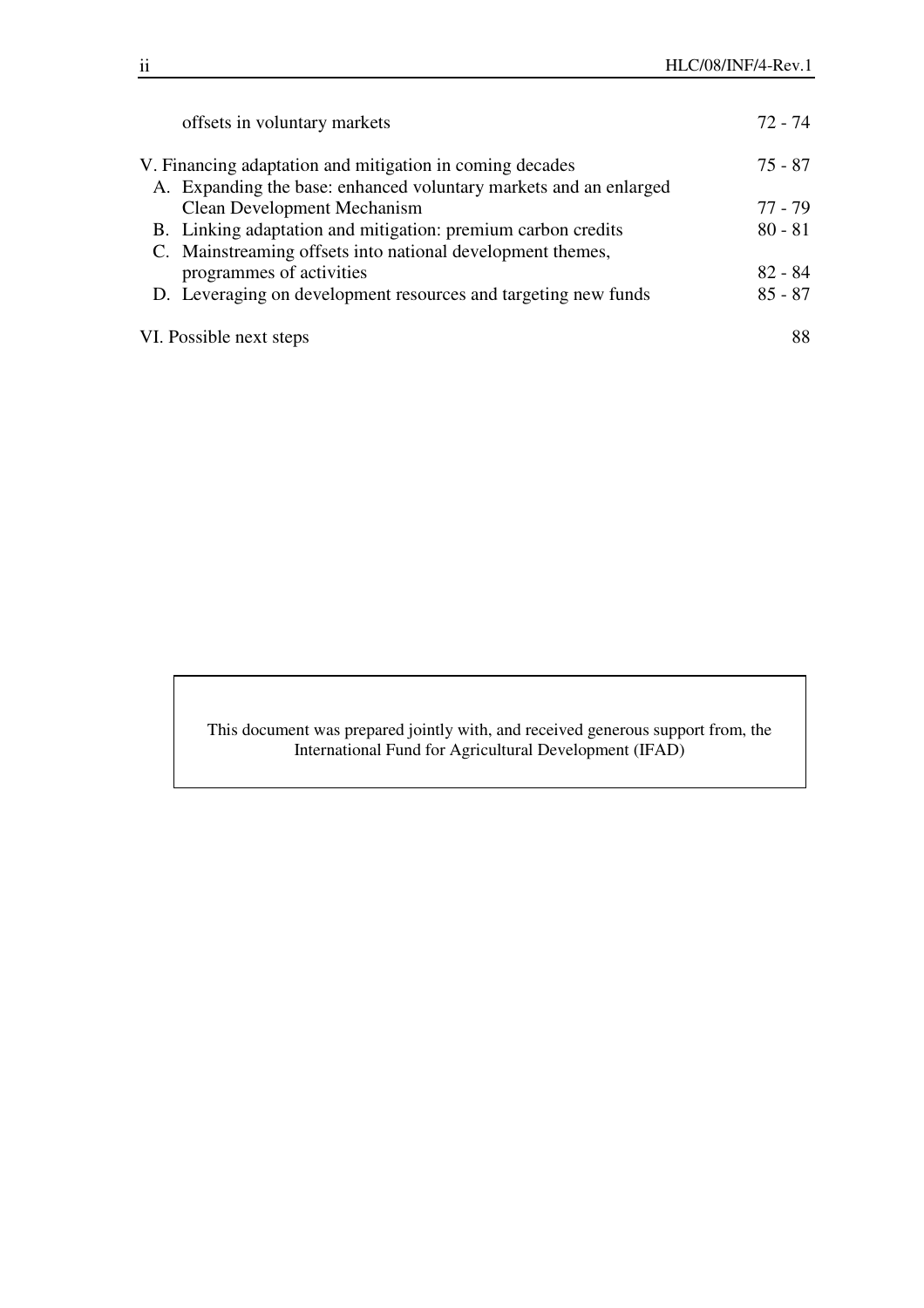# **I. BACKGROUND**

1. Climate change will have a disproportionate impact on poor developing countries - compared to the expected net effects in developed regions - due to a combination of more severe climatic impacts in areas that are already vulnerable today, coupled with inadequate resources, technology and organizational capacity to adapt to them. Agricultural and other related activities, fundamental to safeguarding food security and providing livelihoods to the majority of the world's rural poor, are particularly at risk. This implies that those who have contributed the least to the causes of climate change will tend to bear the brunt of its negative effects.

2. Within the framework of international climate policy and its associated mechanisms, under the United Nations Framework Convention on Climate Change (UNFCCC), it is therefore imperative to identify how the rural poor in developing countries could more effectively benefit from financing mechanisms, including the growing carbon market, in order to mobilize the financial resources, technology and capacity necessary for reducing their vulnerability in the coming decades.

3. This implies a renewed focus on activities in developing countries that not only contribute to global climate change mitigation efforts, but also ensure that appropriate levels of adaptation and sustainable development of rural livelihoods are achieved, in line with the objectives of the Nairobi Framework and those being set within the negotiation process, under the aegis of the UNFCCC.

4. There is large potential in the agriculture, land use, land use change and forestry sectors of developing countries, for generating emission reductions and associated financial flows from the carbon market that are of great relevance to world food security, the livelihoods of the rural poor and the provision of environmental services.

## **A. GREENHOUSE GAS EMISSIONS, ADAPTATION AND MITIGATION**

5. Annual anthropogenic emissions of greenhouse gases (GHGs) from all human activities are currently about 50 billion tonnes of carbon dioxide  $(CO<sub>2</sub>)$  equivalents per year (Table 1), the majority of which are from non-agriculture/forestry sectors in developed countries. Roughly one-third of global emissions are from agriculture, Land Use, Land Use Change and Forestry (LULUCF).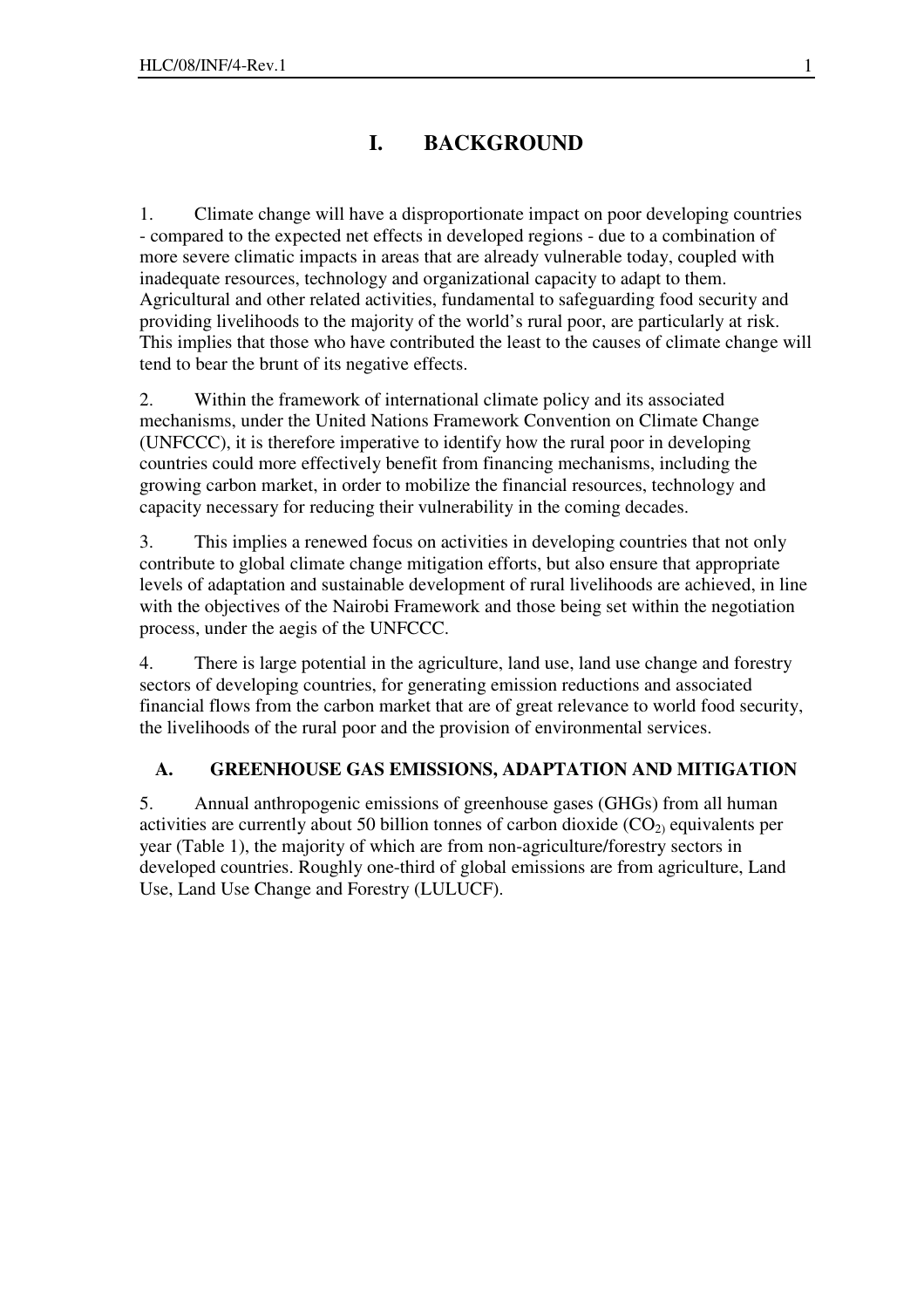|                    | 2005              |             | 2030                   |
|--------------------|-------------------|-------------|------------------------|
|                    | Giga tonne $CO2e$ | % of total  | Giga tonne $CO2e$      |
| <b>World Total</b> | 50                |             | $65 - 75$ <sup>1</sup> |
| <b>Agriculture</b> | $5 - 6$           | $10-12\%$   | $7 - 9^*$              |
| Methane            | (3)               |             |                        |
| $N_2O$             | $(2-3)$           |             |                        |
| <b>Forest</b>      | $8-10$            | $16 - 20%$  | $8-10^{**}$            |
| Deforestation      | $(5-6)$           |             |                        |
| Decay and Peat     | $(3-4)$           |             |                        |
| <b>TOTAL</b>       | $13 - 16$         | $26 - 32\%$ | $15-19$                |

### **Table 1: Annual anthropogenic greenhouse gas emissions.**

<sup>1</sup> Emissions assume a range of socio-economic scenarios based on projected population and economic growth. The emissions given herein are the mid-range of a number of plausible scenarios (IPCC AR4, WGIII SPM). (\*) Assuming the same share in 2030 as in 2005. (\*\*) Assuming deforestation rates in 2030 are the same as in 2005. Source: Intergovernmental Panel on Climate Change (IPCC) AR4 WGIII

6. In order to avoid dangerous anthropogenic interference with the climate system in coming decades - i.e., in order to limit expected warming to levels that do not endanger ecosystem processes and human development - stabilization of atmospheric GHG concentrations must be achieved. This requires significant cuts in anthropogenic emissions. How this will be achieved forms part of the current negotiations, under the aegis of the UNFCCC, in follow-up to the Bali Roadmap.

7. A certain amount of climate change is however unavoidable, due to the slowness with which the climate system will respond to emission reductions. For instance, stabilizing carbon dioxide concentrations at 450-550 ppm of  $CO_2^1$  is expected to be associated with warming of between 2-4°C by the end of this century. Therefore, adaptation actions to reduce climatic vulnerability of ecosystems, people, and the economy are needed regardless of current and future agreements on emission reductions. In this context, it is imperative to protect the livelihoods and safeguard the food security of the rural poor in many developing countries, who are expected to be the most vulnerable under climate change.

8. Emission reductions are nonetheless necessary and urgent. In fact, the earlier mitigation measures are implemented, the lower the likely impacts in future decades. The degree of mitigation to be undertaken depends on scientific information about potential impacts, as well as on the expectation that implementation costs paid now will be less than the benefits achieved in future decades. To this end, a realistic yet very challenging scenario, identified by UNFCCC and consistent with IPCC estimates, will guide the international response to climate change. Under this scenario, emissions would be allowed to rise by a reduced rate until 2030, with significant cuts implemented in the following decades. This would require cutting GHG emissions in 2030 to current levels, corresponding to annual cuts of 15-25 billion tonnes of  $CO<sub>2</sub>e$ , or roughly 20-30 percent of the emissions expected in 2030, if no mitigating action is taken. (Table 1).

<sup>&</sup>lt;sup>1</sup> Current atmospheric concentrations are 380 ppm (parts per million), and growing about 0.5 percent annually.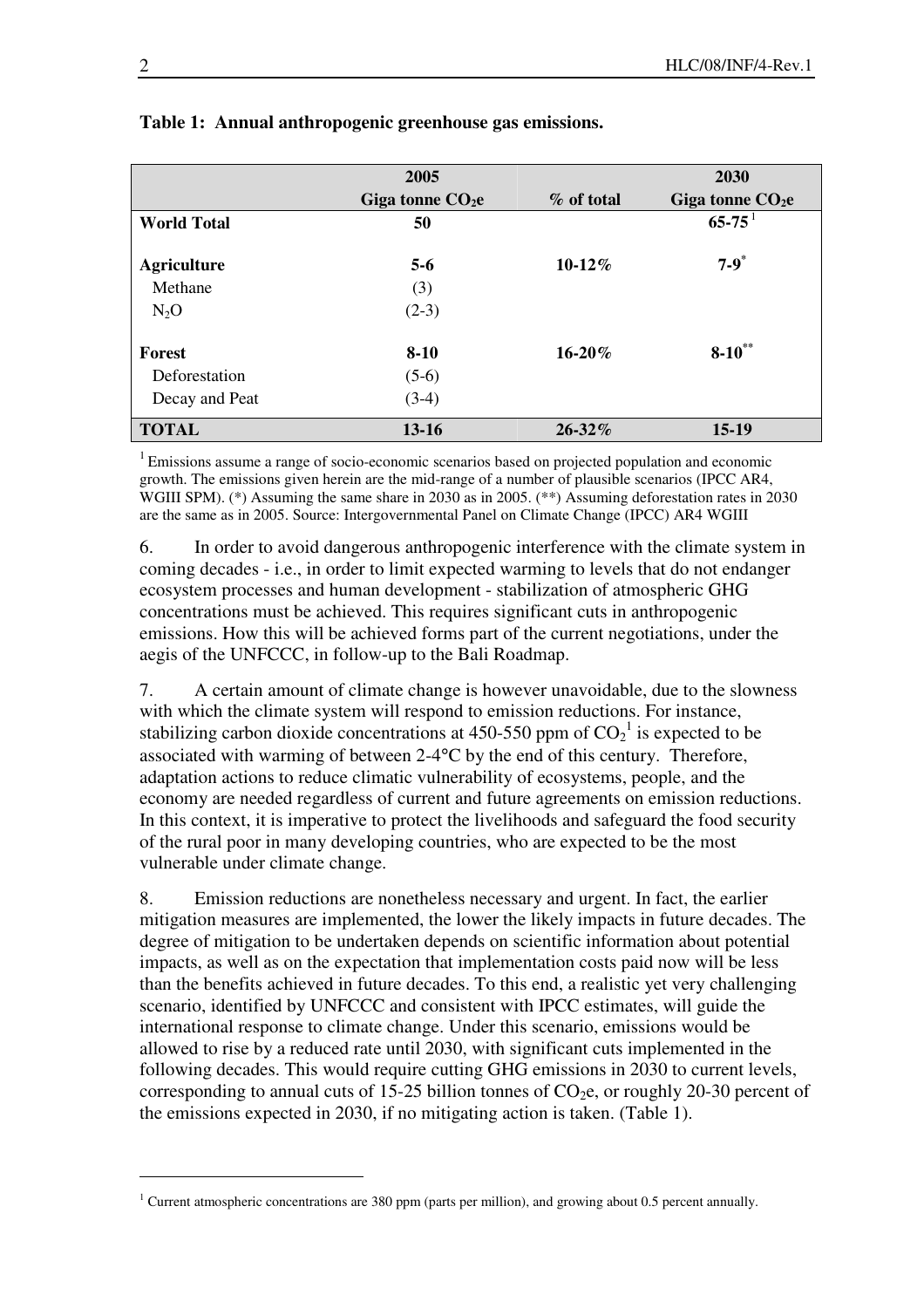### **B. ADAPTATION AND MITIGATION COSTS RELEVANT TO AGRICULTURE AND FORESTRY**

9. Adaptation and mitigation activities require investment and financial flows that are additional to those normally carried out. It is estimated that the global annual cost of climate change mitigation in 2030 would be US\$250-380 billion (Table 2). About half of this amount would be needed in developing countries. More specifically, about one-half of the expected mitigation costs and almost all of the adaptation costs in developing countries are expected in economic sectors relevant to the rural poor.

10. The total bill necessary in 2030 to protect the livelihoods of the rural poor in developing countries under climate change is estimated to be in the order of US\$83-127 billion per year, or about one-third of global costs. Specifically, US\$55-65 billion will be needed for mitigation options in the agriculture, land use, land use change and forestry sectors. This includes costs for achieving emission reductions from avoided deforestation, forest management and afforestation/reforestation (A/R); as well as from enhanced agroforestry and grassland/rangeland management, as well as improved methane and  $N_2O$ management (fertilizer and livestock management).

11. Adaptation costs needed to cushion the rural poor from the impacts of climate change are between US\$28-67 billion per year. They are likely to be underestimates, since they include only a limited set of possible response actions, such as adapting some production and processing activities, research and development, improving water supply; fighting diarrhoeal disease, malnutrition and malaria; safeguarding low-lying coastal areas; and upgrading infrastructure.

12. It is important to note that the expected mitigation potential in the agriculture, land use, land use change and forestry (LULUCF) sectors in developing countries is significant - making this sector nearly carbon-neutral - and cost-effective. Mitigation actions relevant to rural livelihoods by means of agriculture and forestry projects in developing countries may cost about one-fourth to one-third of total mitigation in all sectors and regions, but they generate one-half to two-thirds of all estimated emission reductions. In particular, the potential cost-effectiveness of projects that focus on avoided deforestation and degradation (REDD) is very high. Therefore enhanced climate policies relevant to the rural poor should focus not only on their adaptation needs, but also on their significant potential to contribute to, and tap into global carbon markets.

13. Agricultural and forestry activities that preserve or enhance carbon sinks do, however have several distinctive characteristics that must be taken into account: saturation over time of carbon sequestration in vegetative biomass and soils and the potential of reversibility, or re-release back into the atmosphere of sequestered carbon through natural or man-made disturbances. Leakage refers to GHG emissions that may occur outside the project boundaries. Saturation, reversal or leakage risks need to be taken into account when calculating mitigation potential. Technical calculations for agriculture and forestry are complex and more work is need in this area.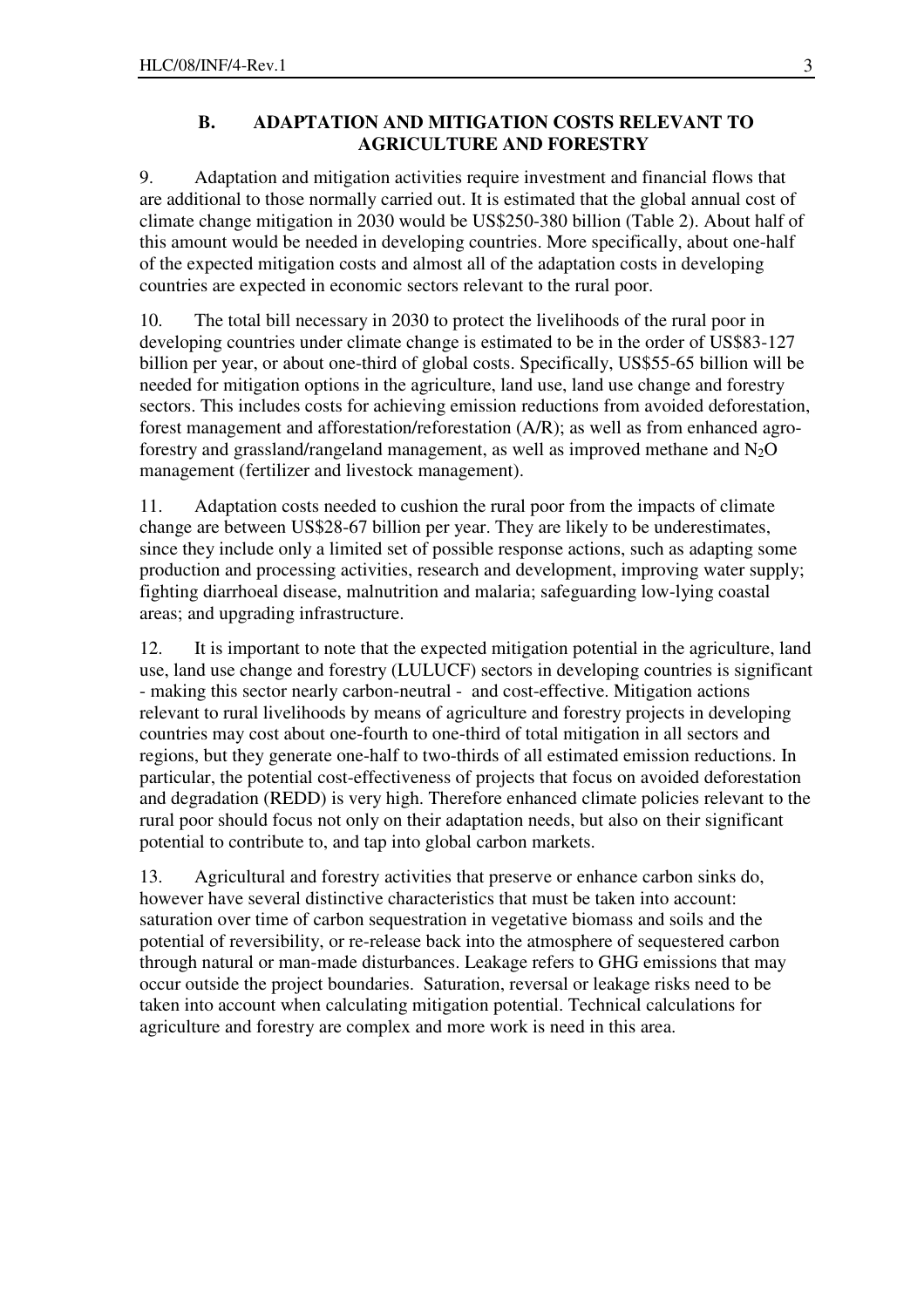|                                        | <b>Mitigation</b>    | <b>Adaptation</b>       | <b>TOTAL</b> | <b>2030 Reductions</b> |
|----------------------------------------|----------------------|-------------------------|--------------|------------------------|
|                                        | <b>US\$</b> billion* |                         |              | G tonne $CO2e$         |
| <b>Global Costs</b>                    | 200-210              | 50-170                  | 250-380      | $15 - 25$              |
| <b>Developing Countries</b>            | 90-100               | $30 - 70$               | 120-170      |                        |
| <b>Rural Livelihoods</b>               |                      |                         |              |                        |
| <b>Agriculture</b>                     | 28                   | $\overline{\mathbf{4}}$ | 32           | $1.0 - 1.5$            |
| Methane, $N_2O$                        | (13)                 |                         |              | (0.5)                  |
| Agroforestry                           | (15)                 |                         |              | (0.5)                  |
| Soils                                  | --                   |                         |              | (0.5)                  |
| Food Production and Processing         |                      | (5)                     |              |                        |
| <b>Water Supply and Infrastructure</b> |                      | 9                       | 9            |                        |
| <b>Malnutrition and Health</b>         |                      | 5                       | 5            |                        |
| <b>Coastal Zones</b>                   |                      | 5                       | 5            |                        |
| <b>Infrastructure</b>                  |                      | $2 - 41$                | $2 - 41$     |                        |
| <b>Forests</b>                         | 21                   | $\overline{2}$          | 23           | $10 - 12$              |
| Deforestation                          | (12)                 |                         |              | $(5-6)$                |
| <b>Forest Management</b>               | (8)                  |                         |              | $(5-6)$                |
| A/R                                    | (.5)                 |                         |              |                        |
| R&D                                    | $5-10$               | 1                       | $6 - 11$     |                        |
| <b>TOTAL</b>                           | 55-60                | 28-67                   | 83-127       | 11-13.5                |

**Table 2**: **Annual investment and financial flows needed for mitigation and adaptation in developing countries in 2030, with attention to sectors relevant to the rural poor** 

(\*) 2005 US\$. Source: UNFCCC 2007; IPCC AR4 WGIII.

## **C. FINANCIAL MECHANISMS AND THE RURAL POOR**

14. The expected costs for climate change adaptation and mitigation in sectors relevant to the rural poor in developing countries is estimated to be roughly US\$100 billion per year in 2030. Although US\$100 billion is only a relatively small share (3-5 percent) of the projected agricultural gross domestic product (GDP) in 2030, it would represent a 15 percent increase in investment and financial flows directed towards the agriculture and forestry sectors in developing countries in a scenario without climate change (Table 3). It is noteworthy that these additional climate change costs would exceed foreign debt by a factor of three, and would be about 15 times the projected total investment and financial flows directed towards the agriculture and forestry sectors in developing countries from combined foreign direct investment (FDI), overseas development assistance (ODA), bi-lateral and multilateral aid sources.

15. Financial incentives are therefore needed to bridge the gap created by these additional costs of climate change. For example, the creation of enhanced carbon markets could be considered that encourage farmers and rural communities in developing countries to adopt GHG reduction strategies, combining carbon sequestration, rural development and improved ecosystem resilience and services. This might involve such activities as REDD projects, sustainable forest management and agro-forestry, improved agricultural practices that reduce non- $CO<sub>2</sub>$  GHGs including improved livestock manure management systems, improved fertilizer and input management for crops, and generally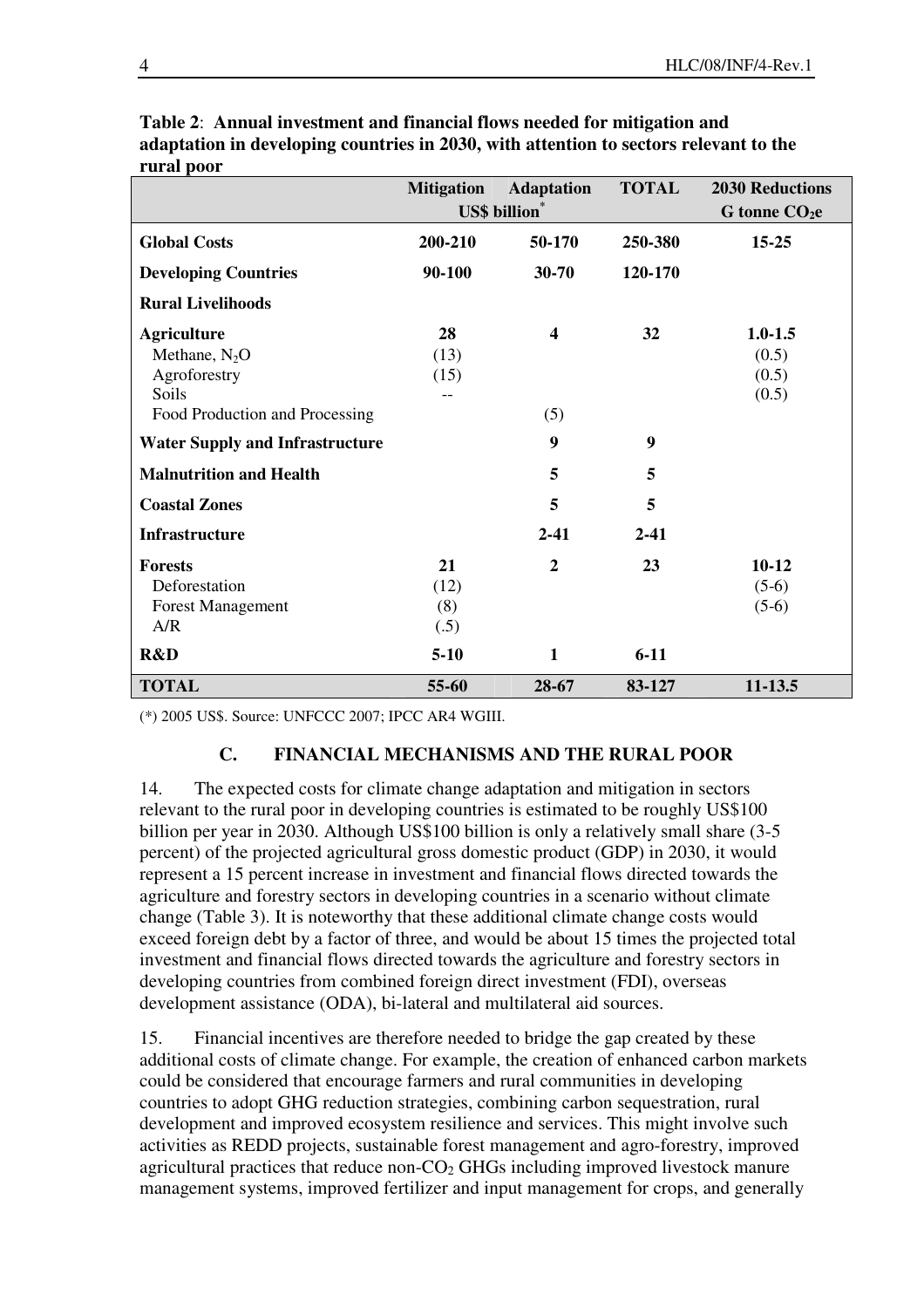a wide set of land and water conservation practices that lead to increased carbon sequestration in soils, while enhancing agricultural and forestry systems productivity and resilience to climatic shocks. Bioenergy production from either waste products or grasses also have potential for mitigation by displacing equivalent amounts of fossil fuels, in addition to poverty reduction potential through increased demand of land-based products and diversification of incomes.

**Table 3: Comparison of expected climate change annual costs in 2030 and businessas usual monetary flows.** 

|                                            | 2005   | 2030                |
|--------------------------------------------|--------|---------------------|
|                                            |        | <b>US\$</b> billion |
| <b>World GDP</b>                           | 30,000 | 60,000              |
| <b>Agriculture GDP</b>                     | 1,200  | 3,000               |
| <b>Agricultural Investment</b>             | 175    | 750                 |
| International Debt                         | (9)    | $(35)^{*}$          |
| FDI, ODA, other                            | (2)    | $(7)$ *             |
|                                            | --     |                     |
| <b>Climate Costs for Rural Livelihoods</b> |        | 83-127              |

Currency is 2005 US \$. (\*) Assuming same share as in 2005. Sources: UNFCCC, 2007; Tubiello and Fischer, 2007.

16. Climate-related financial mechanisms currently available include UNFCCC flexible mechanisms, such as the Clean Development Mechanisms (CDM), Joint Implementation (JI), and the Global Environment Facility (GEF) Trust Fund and associated Adaptation Fund(s). In addition, a number of Voluntary Market mechanisms have been established in recent years. Several public and private actors, including carbon funds, contribute to facilitate access to funding, especially for developing countries participants, by targeting capacity building; technology transfer and support; and by helping lower entry costs such as transaction fees by supplying upfront payments for expected emission reductions. They are briefly described in the following sections.

# **II. UNFCCC FINANCIAL MECHANISMS**

17. The Kyoto Protocol of the UNFCCC is the first international climate policy agreement aimed at reducing dangerous anthropogenic interference with the climate system. It establishes a set of emission reductions that developed countries (Annex 1 Parties) must meet in order to limit their overall GHG emissions during the period 2008- 2012 - the first Kyoto commitment period - to a level that is on average 5 percent lower than in 1990.

18. Compliance by Annex I countries under the Kyoto Protocol includes the possibility of using emission credits from flexible mechanisms, such as the Clean Development Mechanisms (CDM). This allows investments in climate change abatement projects in developing countries that are parties to the Kyoto Protocol, but without emission commitments - referred to as non-Annex I countries. Another similar mechanism, the Joint Implementation (JI), allows Annex I countries to invest in project activities located in economies in transition countries. Together with a third mechanism, International Emissions Trading, they allow access to lower abatement costs in many developing countries, provided that the project activities proposed contribute to sustainable development of those regions.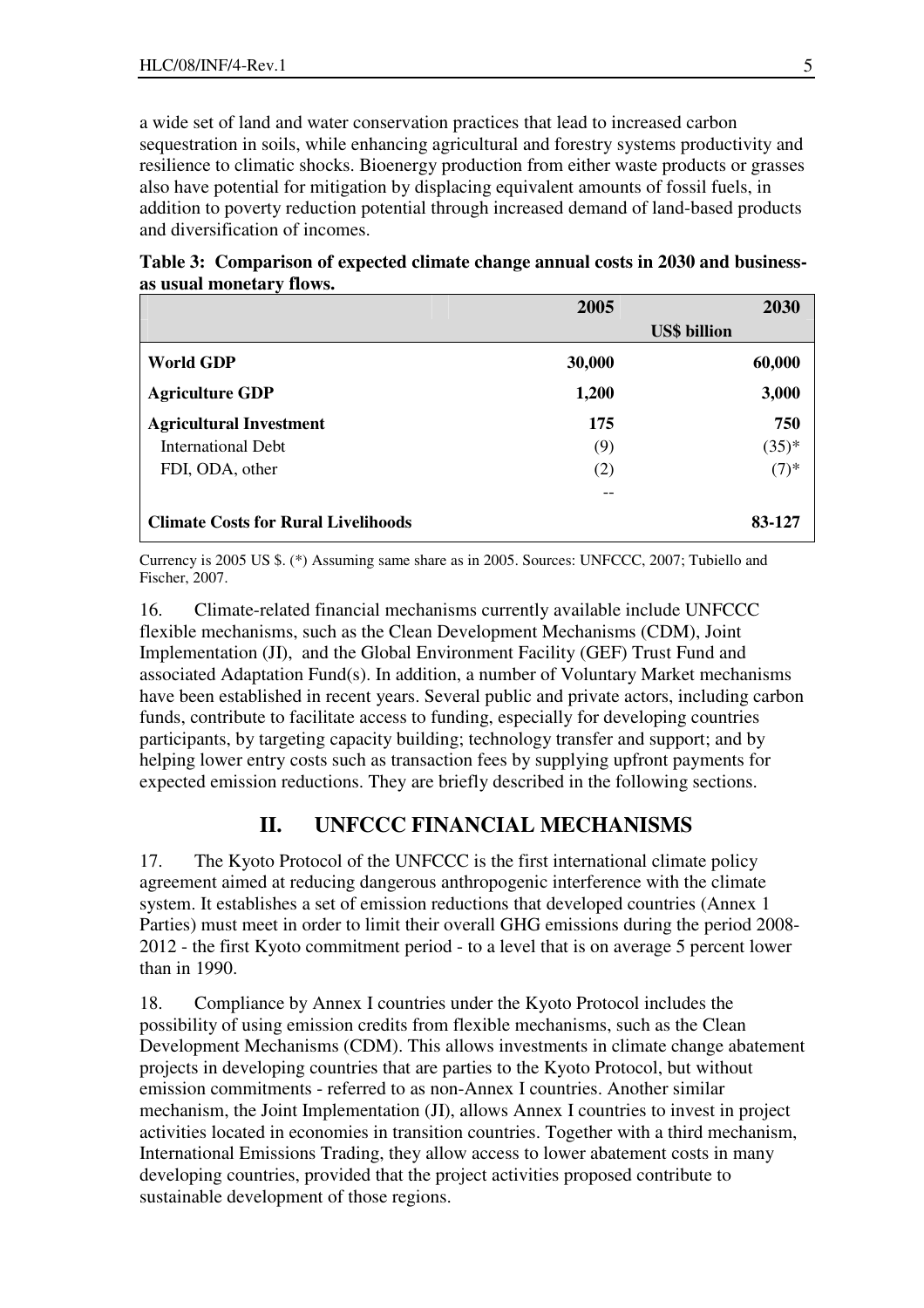19. Another important UNFCCC funding mechanism is the GEF Trust Fund. Funding is available from the GEF for both mitigation and adaptation projects. Over US\$17 billion has been allocated since its inception in 1991 for projects addressing mainly climate change mitigation. Funds available for adaptation under the GEF Trust Fund include the Strategic Priority Adaptation pilots (SPA), the Special Climate Change Fund (SCCF), and the Least Developed Countries Fund (LDCF). More recently, a special Adaptation Fund has been set up that receives funding directly from the sale of 2 percent of the CDM carbon credits.

20. Investment and financial flows for developing countries linked to climate change mechanisms are currently dominated by the UNFCCC CDM market. Under the CDM (and JI) mechanisms, a project activity in a non-Annex I country that results in avoided GHG emissions with respect to a baseline scenario - in addition to those that would have happened in the absence of the project activity - is issued by the UNFCCC with an equivalent number of certified emissions reductions (CERs), each representing one tonne of CO2. These CER units can then be sold on the carbon market to compliance buyers that represent entities in Annex I countries with reduction needs.

21. Registered CDM projects already generate about 200 million tonnes of  $CO<sub>2</sub>e$ annually, corresponding to financial flows of US\$2 billion per year, at current carbon prices of US\$10 per tonne of  $CO<sub>2</sub>$ . It is expected that current and future CDM projects would result in financial flows of US\$10-15 billion per year during 2008-2012, assuming average carbon prices of US\$25 per tonne of  $CO<sub>2</sub>$  (Table 4). In addition, according to the UNFCCC, investments associated with current CDM projects total about US\$25 billion, half of which comes from private domestic sources. Assuming a ten-year CDM project cycle, this translates into investment flows of US\$2.5 billion per year. However, as the UNFCCC does not estimate future investment flows related to the CDM, these additional flows will not be considered further. Nevertheless, these rough calculations indicate that the estimated total monetary "benefits" from the CDM would increase by 15-25 percent if these investment flows were included.

22. Further analysis of currently registered CDM projects indicates that project activities of relevance to the rural poor - i.e., activities focused on the relevant agriculture and forestry sectors, including energy generation from biomass - correspond to about 10 percent of the CDM market. As a result, CDM-related financial flows in agriculture and forestry in developing countries are currently US\$200 million per year, and are likely to reach US\$1.0-1.5 billion per year during the first commitment period of 2008-2012.

23. Investment and financial flows related to the UNFCCC JI mechanisms are currently much smaller than those going to the CDM. The same applies to the GEF Trust Funds. Total contributions from GEF since 1991, including leveraged funding from th private sector, result in flows of about US\$1 billion per year for all sectors. Funding for the GEF Adaptation fund should add another US\$200-300 million per year during the first commitment period.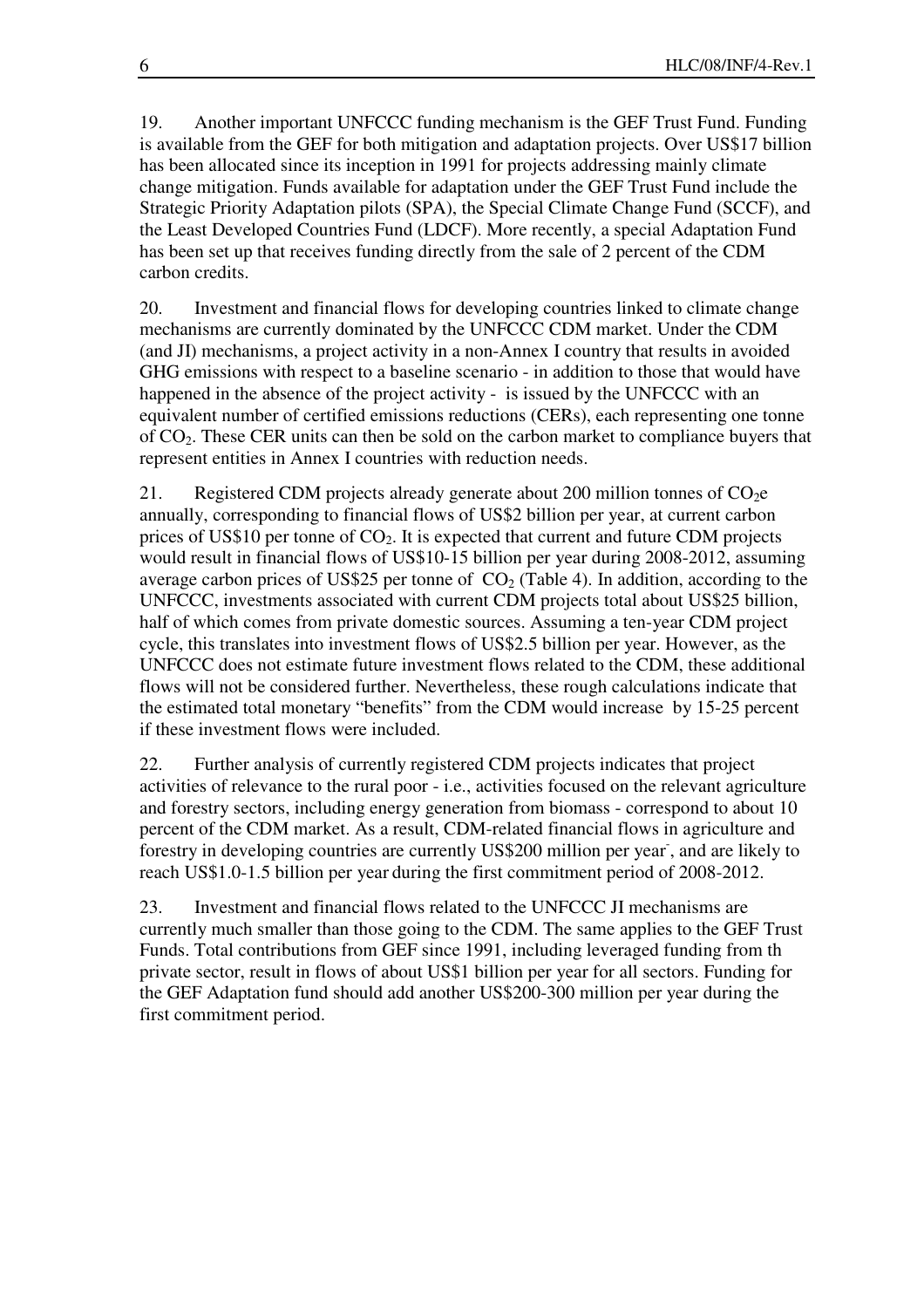|                               | <b>Current</b> | 2008-2012   | <b>2030 (low)</b>              | <b>2030 (high)</b>         |
|-------------------------------|----------------|-------------|--------------------------------|----------------------------|
|                               |                |             | <b>US\$</b> billion per year   |                            |
| <b>All sectors CDM</b>        | $\overline{2}$ | $10 - 15$   | $10 - 15$                      | 100-150                    |
| <b>GEF Trust Fund</b>         |                | 1           |                                |                            |
| <b>Agriculture and LULUCF</b> | $\cdot$        | $1.0 - 1.5$ | $1.0 - 1.5$                    | $10 - 15$                  |
| <b>GEF Adaptation Fund</b>    | .04            | $0.2 - 0.3$ | $0.2 - 0.3$                    | $2 - 3$                    |
|                               |                |             | Million tonnes $CO2e$ per year |                            |
| <b>All sectors</b>            | 200            | 400-600     | 400-600                        | 4000-6000                  |
| <b>Agriculture and LULUCF</b> | $-20$          | 40-60       | $40-60(*)$                     | $400 - 600$ <sup>(*)</sup> |

**Table 4: CDM, GEF Financial Flows, Adaptation Fund, and underlying emission reductions** 

Currency is 2005 US\$; (\*) Assumed share of agriculture & forestry projects is the same as in 2008-2012. Source: UNFCCC, 2007.

24. How do the projected UNFCCC funds compare to climate change adaptation and mitigation needs of the rural poor in developing countries?Investment and financial flows in 2030 were projected by UNFCCC under two distinct scenarios (Table 4). The first is a "low" compliance scenario, which assumes that the 2030 demand for CERs remains at 2008-2012 levels. The second is a "high" compliance scenario, which assumes that demand for CERS in 2030 will increase up to ten-fold compared to 2008-2012 levels, i.e., 4-6 billion CERs per year. The latter implies full commitment by all Annex-I parties including Australia and the USA - and none by non-Annex I parties, including China and India.

25. Therefore, in 2030, CDM project activities of relevance to the rural poor in developing countries—including agriculture and the LULUCF sectors, plus energy from biomass waste - could therefore generate annual financial flows of about US\$1.0-1.5 billion and up to US\$10-15 billion in the event of full post-2012 Kyoto compliance. Such funding through the carbon market corresponds to 2-25 percent of the total mitigation needs estimated previously for relevant sectors in agriculture and LULUCF. Annual investment flows in 2030 from the GEF Adaptation Fund could be US\$200-300 million, and up to US\$2-3 billion, corresponding to 3-10 percent of the total adaptation needs for the rural poor in developing countries.

26. There is consequently a significant gap between the level of funding needed for adaptation to and mitigation of climate change in sectors relevant to rural livelihoods, and the carbon funding currently available under UNFCCC flexible mechanisms.

# **III. THE CLEAN DEVELOPMENT MECHANISM AND THE RURAL POOR**

# **A. PROJECT ACTIVITIES IN AGRICULTURE, FORESTRY AND ENERGY FROM RENEWABLE BIOMASS**

27. Project activities under the CDM relate to a broad range of sectors and regions where carbon offsetting is possible. To date, CDM projects of relevance to poor rural communities have largely focused on the agriculture and forestry sectors, including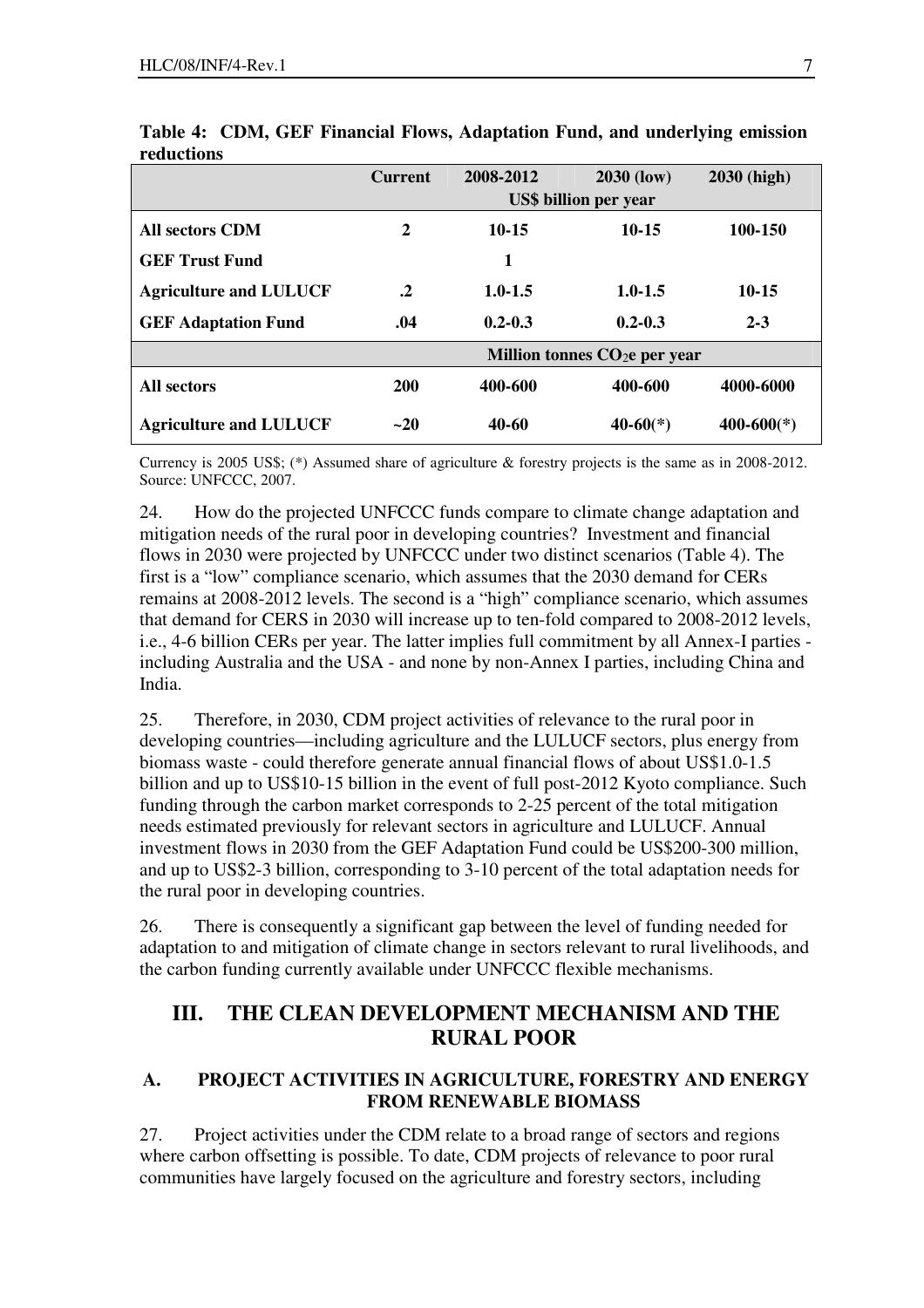renewable energy from biomass waste or captured biogas from animal manure management systems. The CDM and JI financial mechanisms have not yet covered climate change response activities in the areas of fisheries and coastal zone management.

28. Out of a total of 974 projects currently registered by  $UNFCCC<sup>2</sup>, 339$  registered projects - over a third of the total - are either undertaken in agriculture and forestry sectors directly, or focus on a renewable energy process in agro-industry. These 339 projects are expected to generate annually 16 240 000 CERs, or slightly over 8 percent of the 197 113 607 CERs generated annually by all CDM projects until 2012.

29. Only some of the CDM activities surveyed - for instance new technology for recovery of farm-generated methane, or forest restoration in watersheds - are directly linked to on-farm or forestry activities relevant to the rural poor. Others, such as renewable energy projects utilizing residues from either agro-industry or farm production, have a more indirect link to rural livelihoods. The more indirect benefits accruing to the poor are dependent on complex social and market impacts on rural communities.

30. Only 41 of the total 339 CDM projects analyzed, slightly more than 12 percent, are related to the forestry sector. Of these, 40 projects are in renewable energy from woody biomass, and one in the afforestation/reforestation (A/R) sector (see Figure 1 below).



31. The large majority of these 339 CDM projects are related to the agricultural sector. They comprise 298 projects, or about 88 percent of the total considered herein, and generate about 75 percent of total CERs. They focus largely on two sets of activities, i.e., methane capture in improved animal manure management systems and bioenergy production from agricultural biomass waste.

32. The geographic distribution of the 339 CDMs relevant to rural livelihoods is extremely skewed towards a few regions and a few countries within those regions. Together Latin America and Asia host 335 of the total CDM projects currently registered - over 98 percent of the total, and account for 98 percent of total CERs generated (Figure

 $2$  The 1000 CDM project mark was surpassed in mid March 2008.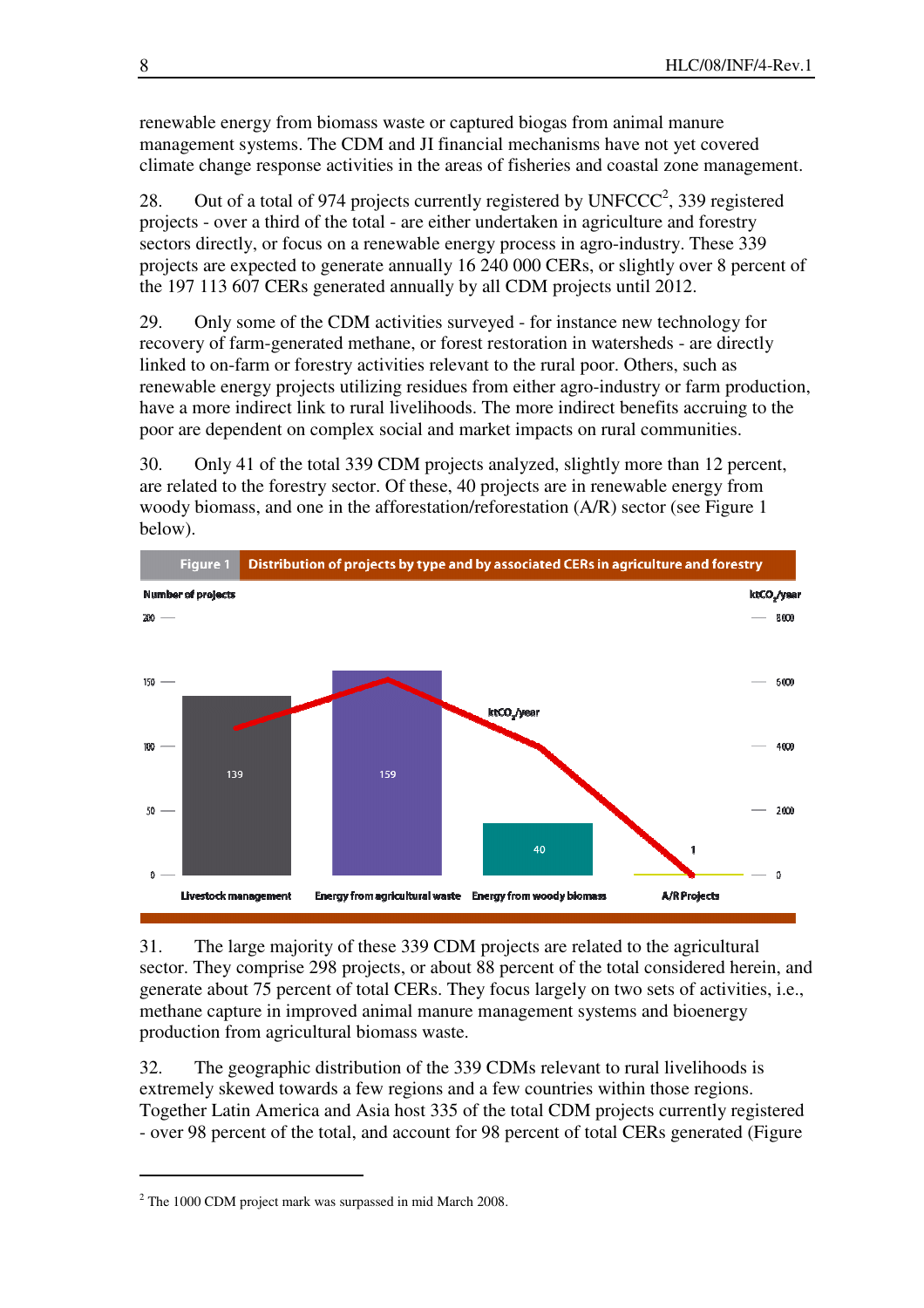2 and Table 5). Three countries - Brazil, Mexico and India - contribute 264 projects, or more than three-quarter of the total, which generate over 60 percent of total CERs. With the addition of China and Malaysia<sup>3</sup> to these three countries, their total becomes well over 80 percent of all CERs generated in agriculture and forestry activities. Africa and the Near East are underrepresented regions. Out of the roughly US\$180 million CDM annual income in developing countries, from activities relevant to rural livelihoods, only about US\$2.6 million reach sub-Saharan Africa (Table 6).

**Figure 2: Geographic distribution of registered CDM projects in agriculture and forestry** 



**Table 5 : Registered CDM project activities of relevance to rural livelihoods** 

| <b>Countries/Regions</b>       | <b>Projects</b> | ktCO <sub>2</sub> /yr |
|--------------------------------|-----------------|-----------------------|
| Latin America & the Caribbean  | 174             | 7 2 5 9               |
| <b>Brazil</b>                  | 67              | 3679                  |
| Mexico                         | 85              | 2 2 8 4               |
| Asia & the Pacific             | 161             | 8651                  |
| China                          | 10              | 1 361                 |
| India                          | 112             | 4 3 1 5               |
| Malaysia                       | 14              | 1884                  |
| Europe & Central Asia          | 1               | 63                    |
| Armenia                        |                 | 63                    |
| <b>Sub-Saharan Africa</b>      | 2               | 241                   |
| South Africa                   | 2               | 241                   |
| North Africa & the Middle East | 1               | 27                    |
| <b>Total</b>                   | 339             | 16 240                |

Source: UNFCCC database.

<sup>&</sup>lt;sup>3</sup>Together these two countries have a total of only 24 projects in the agriculture and forestry sector. However the CERs they generate per project are the highest, about 135 kt CO<sub>2</sub>e/yr/project, compared to 54, 28 and 36 kt CO<sub>2</sub>e/yr/project for Brazil, Mexico and India, respectively.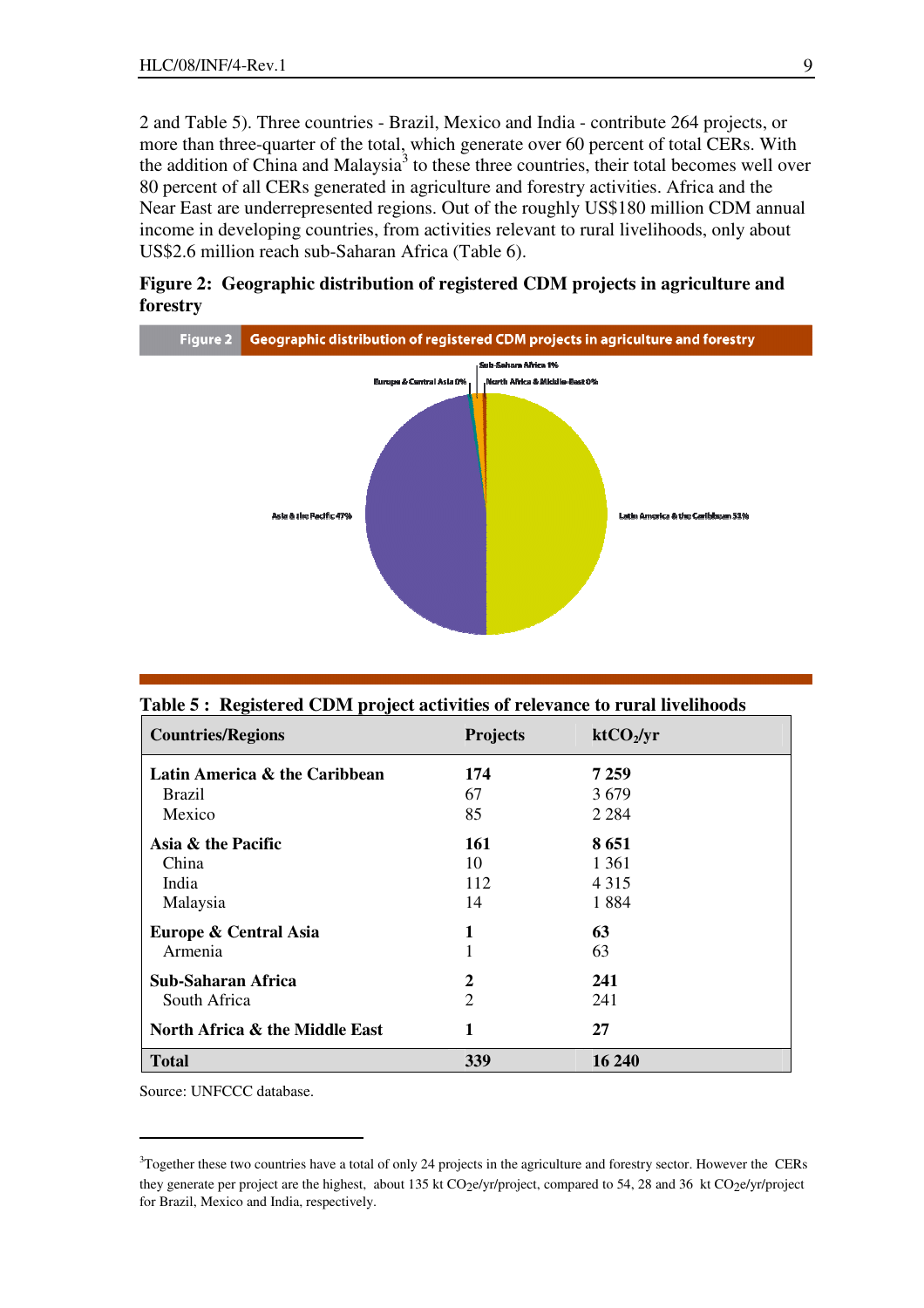| <b>Regions</b>                        | ktCO <sub>2</sub> /yr | Annual financial<br>flow $(\$1000)$ |
|---------------------------------------|-----------------------|-------------------------------------|
| Latin America & the Caribbean         | 7 2 5 9               | 79 849                              |
| Asia & the Pacific                    | 8651                  | 95 161                              |
| Europe & Central Asia                 | 63                    | 693                                 |
| <b>Sub-Saharan Africa</b>             | 241                   | 2,651                               |
| <b>North Africa &amp; Middle-East</b> | 27                    | 297                                 |
| <b>Total</b>                          | 16 240                | 178 640                             |

**Table 6: Financial flows through the CDM to agriculture and forestry - registered projects** 

Average CER price used US\$ 11 (UNFCCC 2007).

# **B. OBSTACLES TO ACCESSING THE RESOURCES OF THE CDM**

33. A number of obstacles and problems currently reduce access of the CDM funding mechanisms to the rural poor, resulting in uneven distribution of projects across regions and sectors. With regard to agriculture, land use and forestry, problems can be divided into several broad categories: those related to either administrative or technical bottlenecks that arise from insufficient capacity to understand existing methodologies, or to develop new ones to cover relevant activities allowed under the CDM, insufficient capacity to utilize funds and markets for improved access in many developing countries, and problems related to insufficient sector coverage under current CDM procedures. In this last category, it is most pertinent that LULUCF activities, which have significant mitigation potential and are closely related to the livelihoods of the rural poor, are currently excluded from the CDM. If the scope of the CDM could be enlarged to include LULUCF activities, it could generate high levels of CERs that would enable rural communities to have access to new and significant financial flows.

#### *Few project types and approved methodologies for project development*

34. The scope of mitigation measures currently implemented under the CDM is quite narrow. It mainly covers project activities in animal waste management and biomass residue use for renewable energy production. In addition, there are only a few approved methodologies for project activities in the agriculture and forestry sectors relevant to rural livelihoods. Their range could be usefully expanded so as to benefit agricultural activities at farm-level. In fact, there is a broader range of activities with the potential to reduce GHG emissions in the agricultural sector than is currently the case under the CDM $4$ . For example, reduced enteric fermentation, reduced agrochemical inputs and machinery use, increased irrigation efficiency and improved agronomic management, including agroforestry are cases in point (Table 7). Time and resources should be directed towards developing new methodologies. Greater attention should be given to formulating and implementing project activities that reduce emissions of nitrous oxide from soils and methane emissions from enteric fermentation and rice cultivation.

<sup>&</sup>lt;sup>4</sup> Soil carbon sequestration in agricultural soils has significant potential, but it involves largely LULUCF activities that are not allowed - with the exception of A/R projects - under the first phase of the Kyoto Protocol.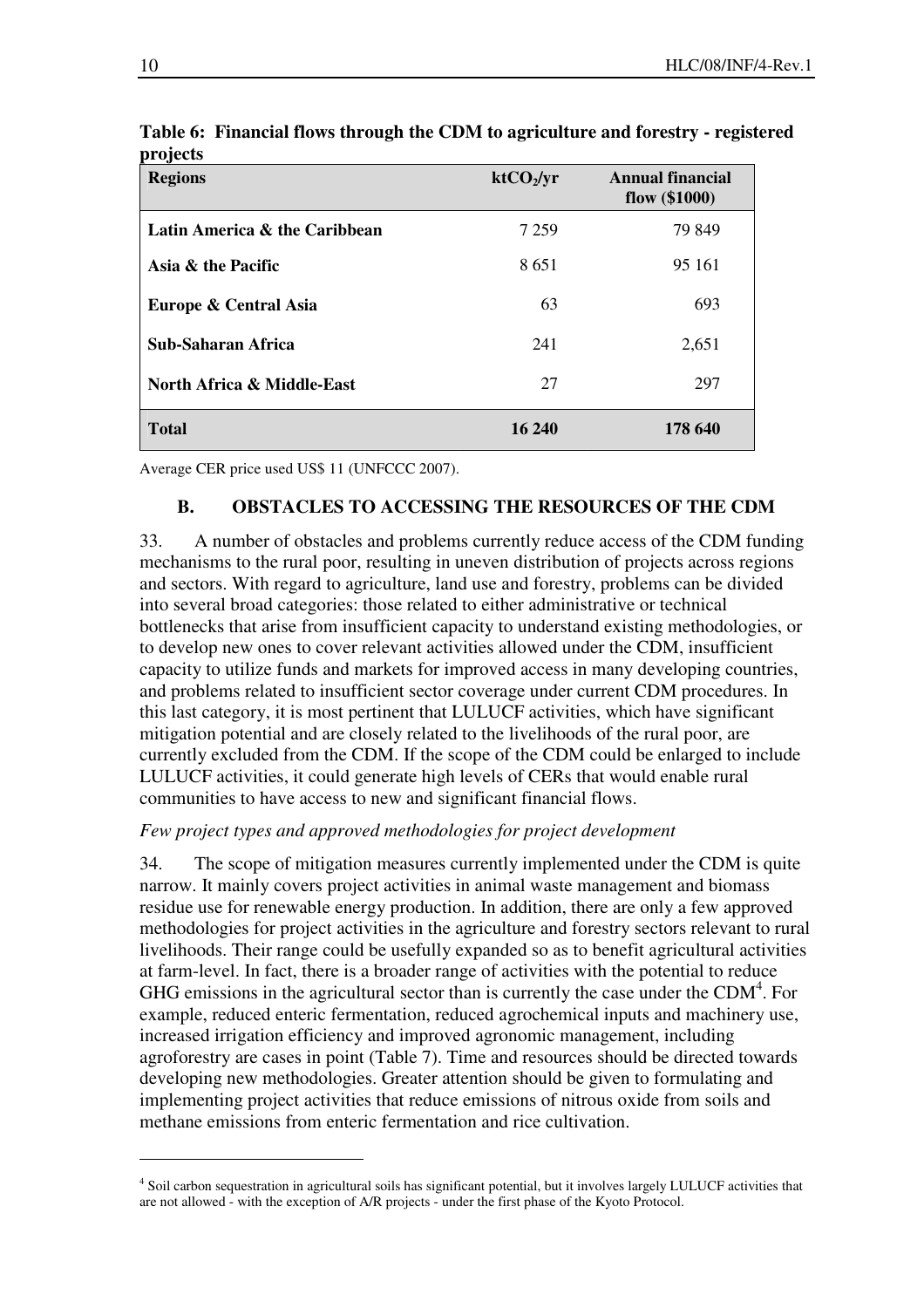| <b>Emission source</b>          | Share of total emissions (percentage) |
|---------------------------------|---------------------------------------|
| $N20$ from soil                 | 45.5                                  |
| $N_2$ O from manure management  | 3.5                                   |
| $CH4$ from enteric fermentation | 30.5                                  |
| $CH4$ from manure management    | 3.5                                   |
| $CH4$ from rice cultivation     | 10.5                                  |
| $CH4$ from other sources        | 6.5                                   |

### **Table 7: Approximate shares of non-carbon dioxide GHG from management operations**

Source: UNFCCC, 2007.

### *Fragmented project counterparts*

35. Another major obstacle to project activities of importance to the rural poor, under CDM, is their small scale and high fragmentation levels over large areas. Because transaction costs of CDM projects are high, aggregation of many players and regions is required to generate emission reductions that are large enough to ensure project viability and attractiveness to compliance buyers. The new "programmatic CDM" tool, discussed below, may facilitate such aggregation needs. Other innovative ways of aggregating should also be sought.

# *Country risks and underdeveloped financial markets*

36. Most developing countries do not have clear policies, nor do they have large and sophisticated financial markets. Project activities in such environments may be perceived by some foreign private investors to have high levels of risk. Such risks include political instability, low economic growth, unclear government policies and leadership, bureaucracy, corruption, opaque tax regimes and a lack of readiness to embrace change. The following factors have been identified as having a negative impact on the implementation of CDM project activities.

## *Lack of capacity in human, institutional and financial*

- CDM projects must use an approved methodology and be validated by an accredited designated operational entity (DOE). CERs are issued by the CDM Executive Board only after the emission reductions achieved have been verified and certified by an accredited DOE. Thus a CDM project incurs costs (validation of the project) before it can be registered, and further costs (certification of the emission reductions) before CERs are issued.
- Lack of capacity by regulators to mainstream climate mitigation into their national agenda and structures is perceived as a principle barrier to CDM project activities. As a prerequisite for participation in the CDM financial mechanism, non-Annex I countries must have a designated national authority (DNA) in place, and have completed a national strategy study on their greenhouse gas emissions. Thus far, 33 non-Annex I Parties have not yet established a national CDM authority. In the case of Africa, 47 of its 53 countries have ratified the Protocol, yet only 35 have DNAs, and only seven a registered project under the CDM. Moreover, 68 developing countries have still had no experience in the CDM.
- Lack of capacity at stakeholder level is also a major obstacle. Accessing financing through the CDM is a complex process; it is difficult for a potential project owner to develop a project idea without external support. Financial support where there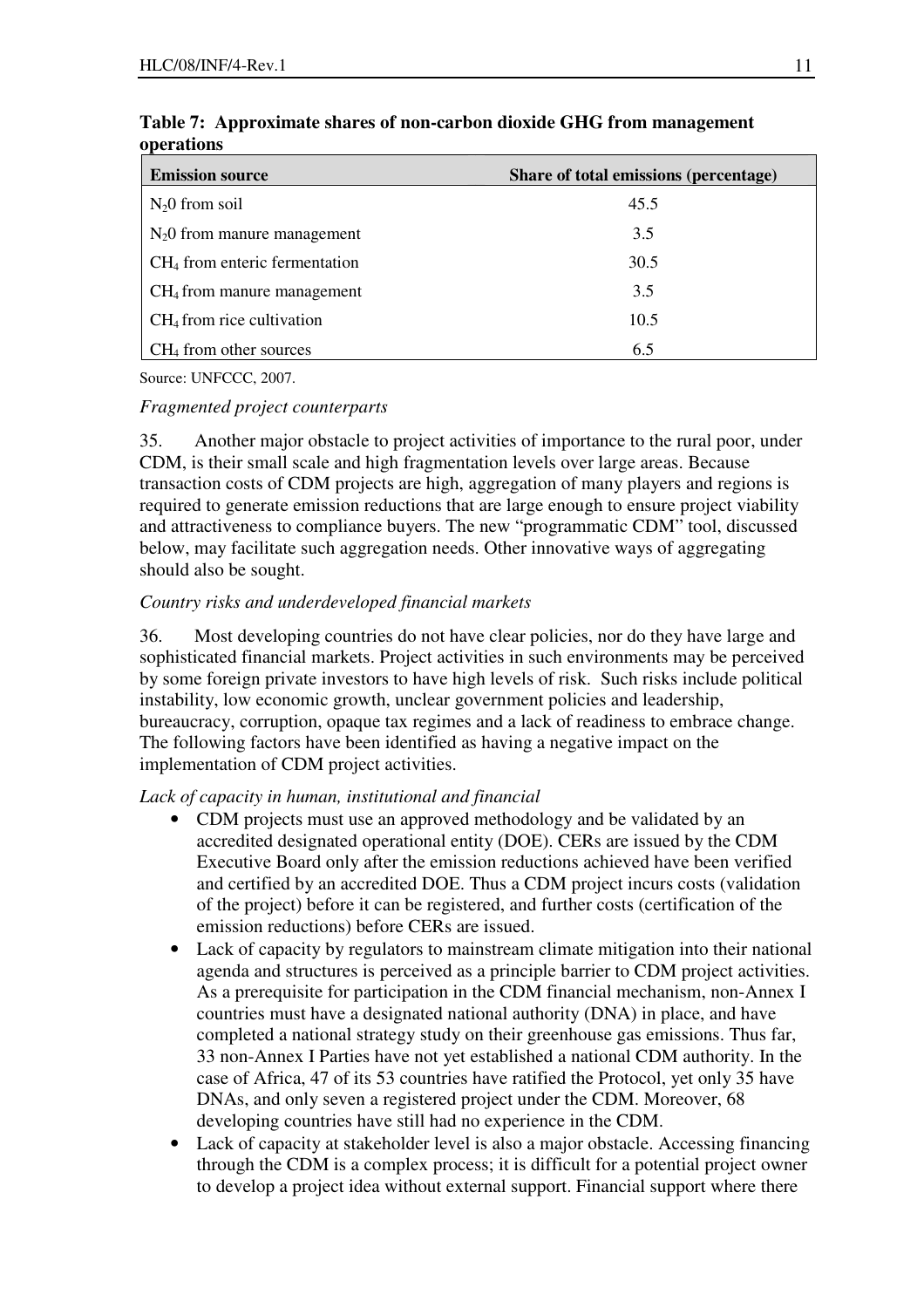is a lack of capacity does not yet exist. The UNFCCC plans to launch a review of capacity building needs in 2008.

• There are high transaction costs, which reach up to US\$100 000 per CDM project. Consequently, large emission reductions are necessary to keep transaction costs per unit CER low. For developing countries, specific tax incentives may be needed to lower transaction costs and facilitate entry into the carbon market. On the other hand, developing efficient monitoring methodologies for projects aggregating many small activities creates additional challenges to project participants.

37. All of these factors have severely limited participation in the CDM by some countries and have led to a limited number of countries playing a dominant role, as mentioned above. They also tend to be an obstacle to participation for smallholder farmers or their organizations.

# **C. APPROACHES TO INCREASE ACCESS TO CARBON MARKETS**

38. The growing realization that most developing countries, and the poor rural communities within them, face serious problems in identifying and implementing CDM projects has brought about a number of initiatives to promote and foster CDM capacity building. The core objective of these initiatives is to identify approaches that minimize transaction costs, remove CDM-related barriers, and facilitate efficient and equitable CDM distribution. Their core activities include: workshops and training sessions for DNA staff, potential project developers, national CDM experts and other stakeholders; preparation of analytical work such as guidebooks, market analysis and research; (promotion activities including organization/participation in carbon events; and facilitation of information management, including web-based tools (Hinostroza, 2008). Further simplification and streamlining is needed if access is to be broadened and deepened.

#### *The Nairobi Framework*

39. The single most important initiative to catalyze CDM access has been The Nairobi Framework<sup>5</sup>, initiated by the United Nations Development Programme (UNDP), United Nations Environment Programme (UNEP), World Bank Group, African Development Bank, and the UNFCCC with the specific target of helping developing countries, especially those in sub-Sahara Africa, to improve their level of participation in the CDM (Table 8).

#### *Africa-Assist: A special effort for Africa*

40. Recognizing that African countries lack supportive national CDM approval systems, have high transaction costs and risks, and are largely bypassed in favor of larger transactions in middle-income countries, a consensus has emerged to ensure an equitable share of benefits from carbon finance mechanisms in Africa. The Carbon Finance Unit of the World Bank launched Africa-Assist in 2006 in order to better address these issues.

<sup>5</sup> http://cdm.unfccc.int/Nairobi\_Framework/index.html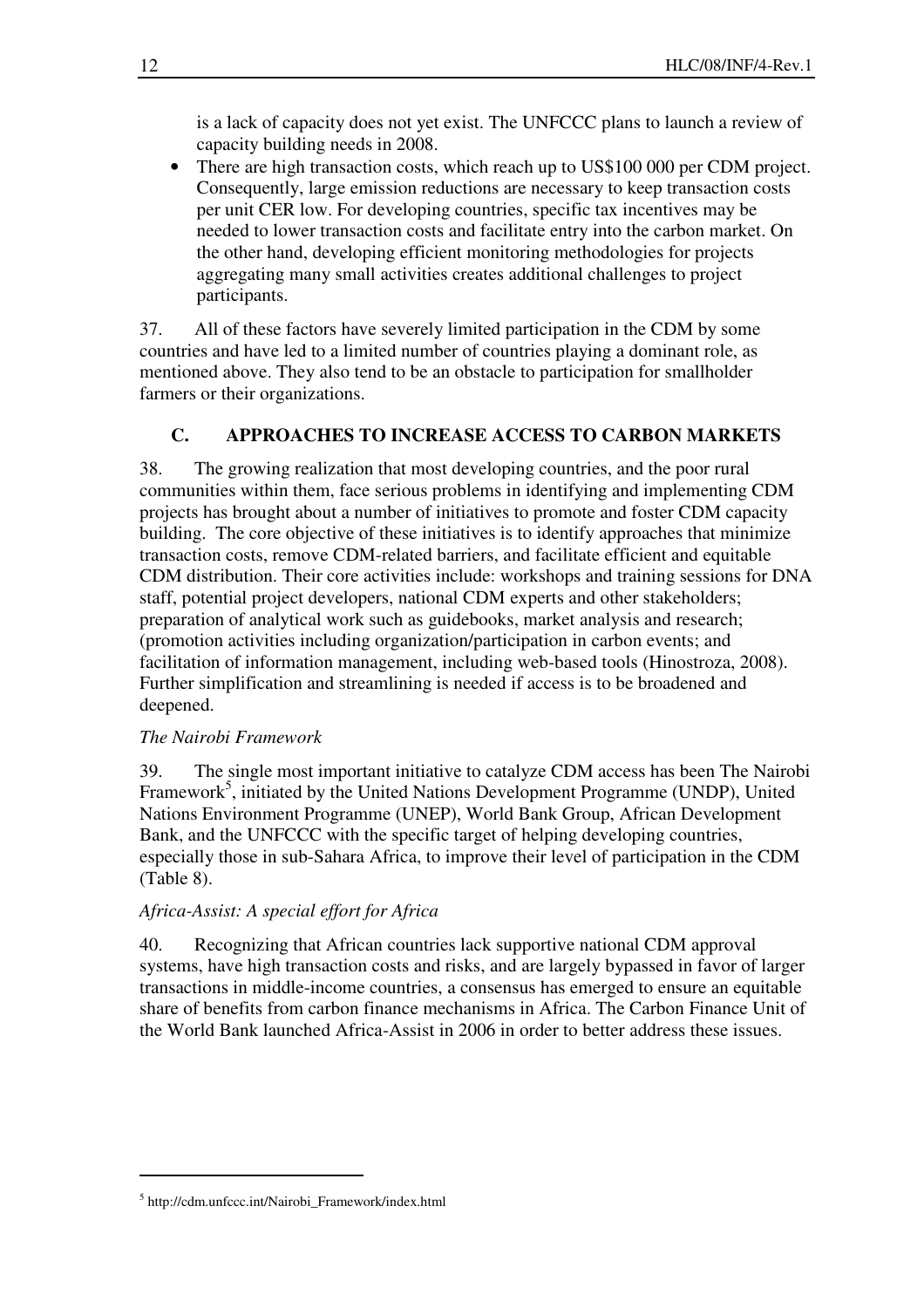| Program                                                 | Donor/executive<br>agency                       | Capital, US \$<br>million | About the program                                                                                        |
|---------------------------------------------------------|-------------------------------------------------|---------------------------|----------------------------------------------------------------------------------------------------------|
| <b>CD4CDM</b>                                           | UNEP, funded by<br>Dutch government             | 12.5                      | Capacity Development for<br>CDM; 12 countries Phase<br>$I + 8$ countries Phase II;<br>completion in 2009 |
| <b>CF-SEA</b> (Sustainable<br><b>Energy in Africa</b> ) | <b>World Bank Carbon</b><br><b>Finance Unit</b> | 1                         | Five countries; jointly<br>with World Bank's<br>CDCF; completed                                          |
| <b>CD</b> for MEA                                       | European<br>Commission                          | $\overline{4}$            | APC countries; planned to<br>start in August 2008                                                        |
| <b>Danida CDM Green Facility</b><br>in Africa           | Danish government                               | 1                         | 6 countries in Africa                                                                                    |
| <b>East Africa CDM Capacity</b><br><b>Building</b>      | <b>UNDP-UNEP</b>                                | 1.7                       |                                                                                                          |
| <b>CASCADE Project</b>                                  | <b>UNEP</b>                                     | 3                         | Carbon Finance for                                                                                       |
|                                                         | <b>GEF</b>                                      |                           | Agriculture, Sylviculture,<br>Conservation and Action<br>against Deforestation;<br>Francophone countries |
| <b>UNFCCC CDM Bazaar</b>                                | <b>UNFCCC</b>                                   |                           | Hosting and management;                                                                                  |
|                                                         | <b>UNEP</b>                                     |                           | platform for CDM info<br>exchange                                                                        |

# **Table 8: Key Initiatives under the Nairobi Framework.**

#### **Source: Hinostroza (2008)**

41. In order to achieve its goals, Africa-Assist focuses on four fields of activities, including:

- strengthening institutional capacity;
- engaging the financial and private sectors;
- scaling-up project pipeline and deal flow;
- creating knowledge and awareness.

42. Africa-Assist consists of a six-month preparation phase followed by a five-year active implementation phase, with a core focus on facilitating CDM project development. Similarly, a two-year partnership programme of the World Bank, UNEP and the UN Foundation will help to build capacity in government agencies and intermediaries as well as support local NGOs and entrepreneurs to develop and transact CDM projects.

- 43. The results of the programme so far are as follows:
	- over 1500 stakeholders exposed to training programmes and events;
	- nearly 50 CDM projects in various stages of development in Sub-Saharan Africa;
	- focus on development of the forestry sector in Madagascar and Senegal;
	- 23 African countries assisted with participation in 2007 Carbon Expo, including 16 exhibitors;
	- institutional strengthening in Botswana and The Gambia (Carbon Finance Assist, 2008).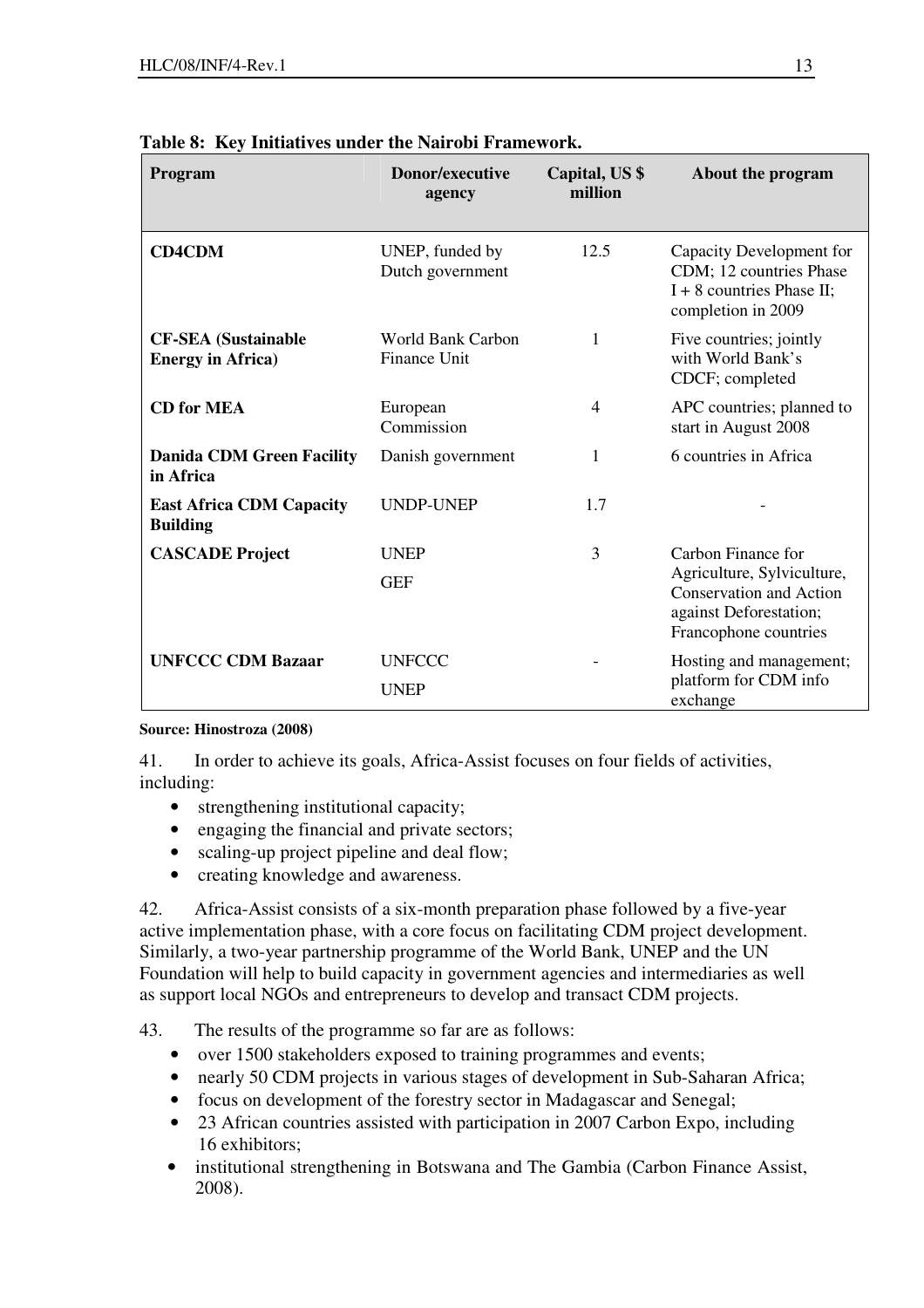- 44. The next Priorities for Africa-Assist include:
	- extend assistance to Cameroon, Mauritania, Sierra Leone, Liberia, Angola and Ethiopia;
	- strengthen collaboration with partners: Nairobi Framework, bilateral and regional partners and Africa Carbon Fund for Biofuels and Renewable Energy;
	- promote regional centres of excellence;
	- address emerging topics of programme of activities (POA) and sector focus;
	- develop innovative delivery mechanisms: e-modules, and distant learning.

#### **D. CARBON FUNDS**

#### *Adaptation and Mitigation Funds for the Rural Poor*

45. Several funds focus on poverty alleviation in developing countries, while providing financing for climate change adaptation and mitigation activities. Two of these (as mentioned in section II) are managed under the GEF Trust Fund: the Least Developed Countries Fund (LDCF) and the Special Climate Change Fund (SCCF), providing grants for urgent adaptation projects in developing countries. The World Bank administers two additional funds: the Community Development Carbon Fund (CDCF) and the BioCarbon Fund (BioCF), designed to direct financial resources to mitigation activities that also bring multiple environmental and social benefits to rural communities in developing countries. The capital of these funds amounts to US\$470 million.

46. In addition to the BioCF and the CDCF, the World Bank administers funds that purchase CERs from mitigation projects in developing countries and countries with economies in transition. Some of the funds, such as the Umbrella Fund and the Carbon Fund for Europe, have multiple contributors, comprising governments as well as private entities. Other funds are designed to meet compliance needs of a particular country - e.g. the Netherlands CDM Facility and the Spanish Carbon Fund. These funds seek to contribute to sustainable development in developing countries, but they do not explicitly target poverty alleviation, nor do they require additional social or environmental benefits from purchased CDM projects.

47. The resources accumulated through the World Bank funds can be sizeable. For instance, the Umbrella Carbon Facility has a purchasing agreement with two projects in China totalling US\$250 million. This level of funding and this project type do not, however, guarantee sustainable development per se - in fact, equivalent funding levels may have made a greater contribution to poverty alleviation and development assistance, if allocated instead to diverse projects within the BioCarbon Fund (see pargraph 56 below) and the CDCF in poor regions of participating developing countries. These two funds amounting to about US\$220 million currently support more than 40 projects.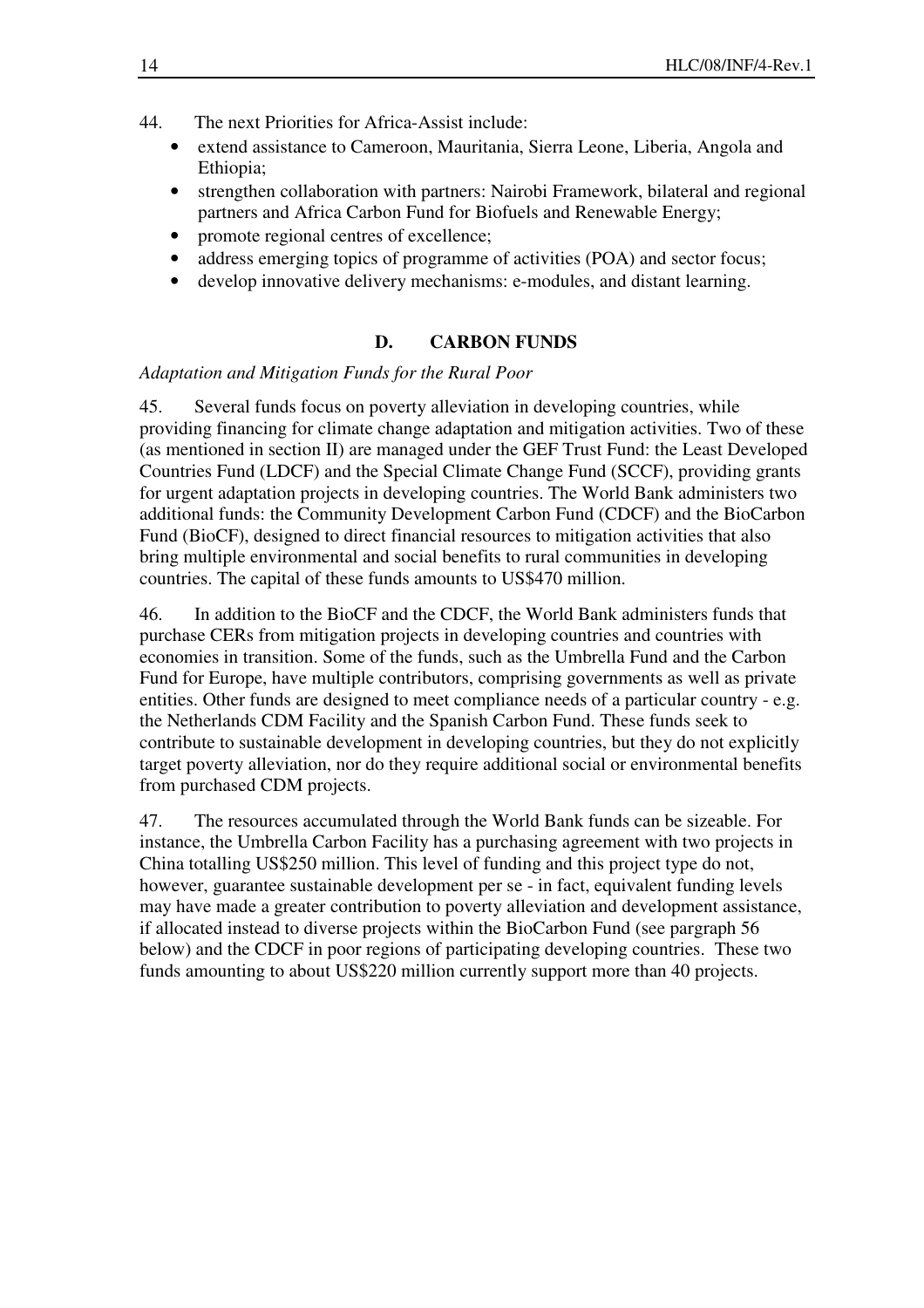| <b>Carbon funds</b>                       | <b>Capital (million US\$)</b>                        |
|-------------------------------------------|------------------------------------------------------|
| Prototype Carbon Fund                     | 180                                                  |
| BioCarbon Fund                            | 92                                                   |
| <b>Forest Carbon Partnership Facility</b> | 300                                                  |
| <b>Community Development Carbon Fund</b>  | 129                                                  |
| Carbon Fund for Europe                    | 75                                                   |
| Umbrella Carbon Facility                  | Resources from other funds<br>and additional sources |
| The Netherlands CDM Facility              | 200                                                  |
| The Netherlands European Carbon Facility  | 60                                                   |
| Italian Carbon Fund                       | 15                                                   |
| Danish Carbon Fund                        | 90                                                   |
| Spanish Carbon Fund                       | 255                                                  |

**Table 9: Carbon funds managed by the World Bank** 

Source: www.carbonfinance.org

48. Finally, the GEF Trust Fund, under the GEF 4 replenishing period, will focus on mitigation in the LULUCF sector as one of six strategic priorities for funding. In addition, the GEF is proposing a cross-cutting strategic programme on sustainable forest management (SFM) that will draw from biodiversity, and land degradation, as well as climate change focal areas.

### *The Least Developed Countries Fund*

49. The LDCF, as noted in section II, is designed to support projects addressing the urgent and immediate adaptation needs of the LDCs as identified by their national adaptation plans of action (NAPAs). The LDCF contributes to the enhancement of adaptive capacity to address the adverse effects of climate change, including, as appropriate, in the context of national strategies for sustainable development. Priority sectors that are expected to receive the most attention under the NAPA and to be eligible for financing include: water resources, food security and agriculture, health, disaster preparedness and risk management, infrastructure and natural resources management.

50. The capital pledged to the Fund amounts to US\$173 million. Allocations of US\$30 million have been made for 10 approved NAPA implementation projects. Cofinancing of these projects amounts to US\$63 million.

#### *The Special Climate Change Fund*

51. The Special Climate Change Fund (SCCF) was established in 2001 to finance activities related to climate change in developing countries and is operated by the GEF. Adaptation activities to address the adverse impacts of climate change have top priority for funding and include: water resources management; land management; agriculture; health; infrastructure development; fragile ecosystems, including mountainous ecosystems, and integrated coastal zone management. Technology transfer and its associated capacity building activities are encouraged under the SCCF. Activities to be funded should be country driven, cost-effective and integrated into national sustainable development and poverty-reduction strategies.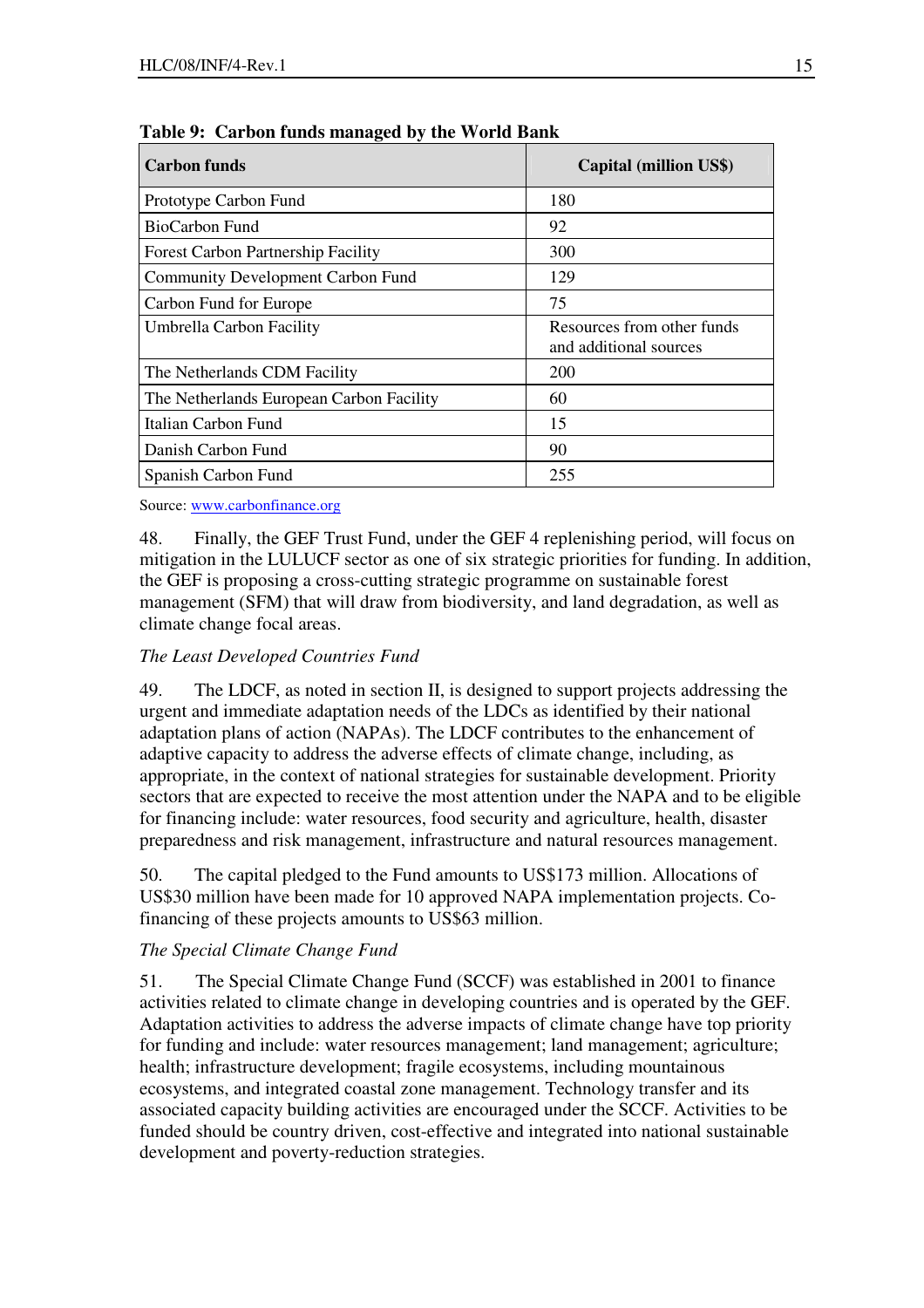52. The total amount pledged to date is US\$75 million. Nine projects have been approved under the SCCF, totalling about US\$34 million.

### *The Community Development Carbon Fund*

53. The Community Development Carbon Fund (CDCF) provides carbon finance to projects in poor regions of developing countries that would otherwise find it difficult to attract carbon finance because of country and financial risk. CDCF support projects measurably benefit poor communities and their local environment. What distinguishes the CDCF from other funds of the World Bank is the overarching requirement for its supported projects to generate community benefits, in addition to generating GHG emissions. Community benefits may include: a focus on clean water, improved health conditions, enhanced job opportunities for women.

54. The CDCF is a public/private initiative designed in cooperation with the International Emissions Trading Association and UNFCCC. Nine governments and 16 corporations/ organizations are participating. It became operational in March 2003 with US\$129 million for the first tranche. Additional resources have been mobilized to support technical assistance, capacity building, and project preparation. A quarter of the CDCF resources are to be invested in projects located in priority countries, including: a) World Bank's International Development Association (IDA) list of countries; b) countries commonly referred to as "IDA blend" with a population of less than 75 million; and c) countries designated as Least Developed Countries (LDCs) by the United Nations.

55. As of March 2008, the CDCF had purchased 8.5 million CERs for a value of about US\$70 million. The current CDCF pipeline comprises over 44 projects, representing a potential value of over US\$159 million. Six of the CDCF projects are related to agriculture. Three of them comprise the establishment of new technology for manure treatment in China and Nepal. The other three, located in Colombia, Guyana and Uganda, utilize agriculture residues for energy generation. There are no projects related to afforestation and reforestation.

#### *The BioCarbon Fund*

56. The BioCarbon Fund provides carbon finance for projects that sequester carbon in forests, agricultural soils and other ecosystems. The World Bank has mobilized the Fund to demonstrate how LULUCF activities can generate high-quality emission reductions while promoting biodiversity conservation and poverty alleviation. The fund also aims at delivering carbon finance to many developing countries or to countries with economies in transition that otherwise have few opportunities to participate in the flexible mechanisms of the Kyoto Protocol.

57. The Fund is composed of two phases: Tranche One started operations in May 2004, has a total capital of US\$54 million; Tranche Two began in March 2007 with a total capital of US\$38 million. It is a public/private initiative administered by the World Bank. For Tranche One, four governments—Canada, Italy, Luxembourg and Spain - and ten private entities from Japan and France have contributed to the fund. The second Tranche involves Ireland and Spain, as well as five entities from the private sector. The Fund can consider purchasing carbon from a variety of land use and forestry projects; the portfolio includes Afforestation and Reforestation, Reducing Emissions from Deforestation and Degradation (REDD). Innovative approaches to agricultural carbon are under consideration.

58. The purchasing policy of the BioCarbon Fund pays special attention to the environmental and social features of the projects it purchases. Projects are selected in terms of both social criteria: ability to improve livelihoods; carbon payments to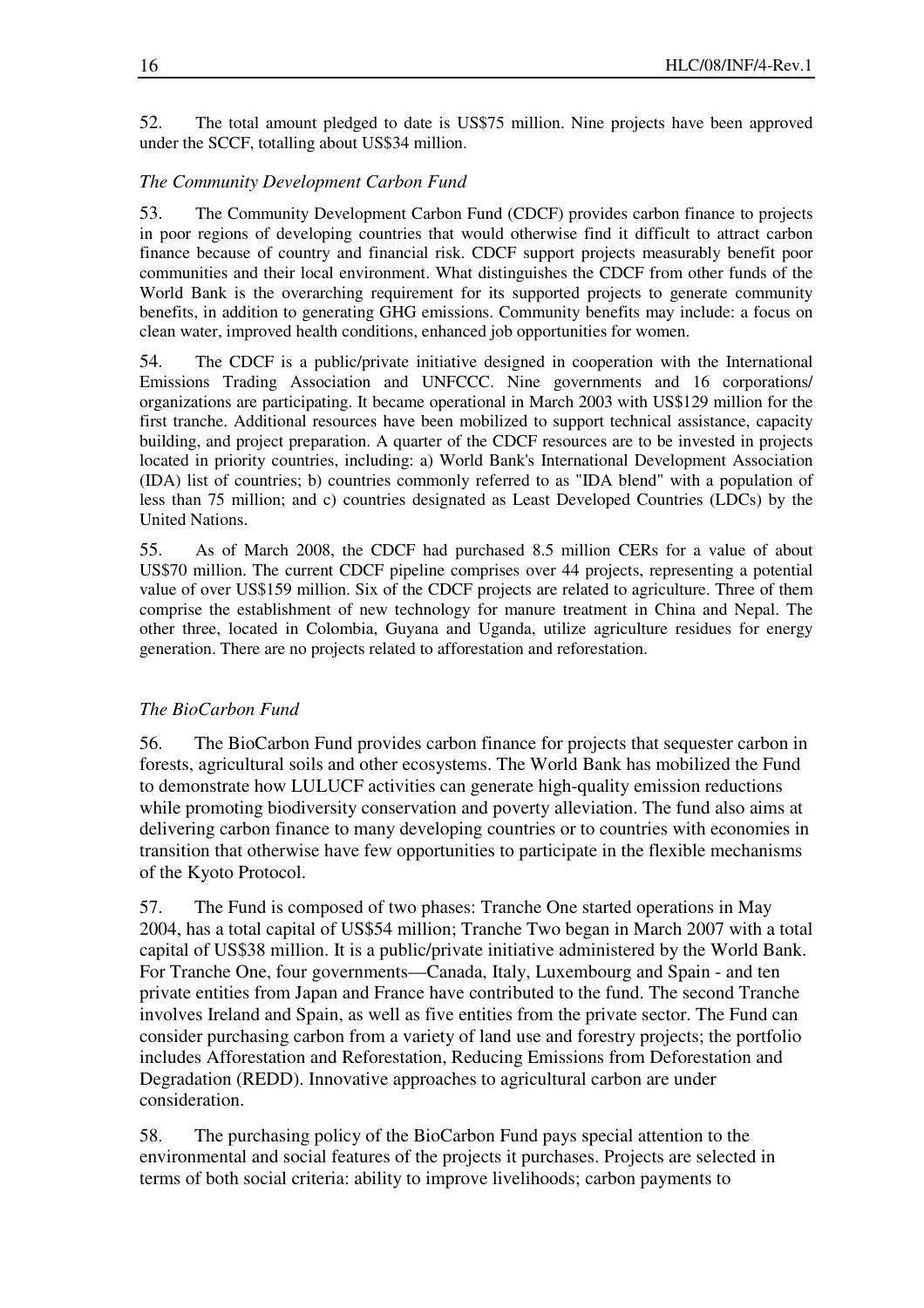communities; new job creation; additional income from alternative activities; and improved know-how and environmental criteria: ability to conserve biodiversity; expand natural habitat; reconnect forest fragments; protect against soil erosion; fight against desertification; and improve moisture retention.

# **IV. VOLUNTARY FINANCIAL MECHANISMS**

59. The voluntary carbon markets include all carbon offsets that are not required by regulation. Voluntary market transactions include purchase of carbon credits by individuals or institutions at a retail level to offset emissions; by project developers for retirement or resale; and the donation to GHG reduction projects by corporations in exchange for credits. At the broadest level, the voluntary carbon markets can be divided into two main segments: voluntary but legally binding cap-and-trade systems, such as the Chicago Climate Exchange (CCX), and the broader non-binding, over-the-counter (OTC) offset market (Hamilton, *et al.* 2007).

# **A. THE CHICAGO CLIMATE EXCHANGE (CCX)**

60. The CCX is a voluntary, legally binding, rule-based greenhouse gas emission reduction and trading system based in North America. Members voluntarily join the CCX and sign up to annual emission reduction goals. These were set at 4 percent below baseline for 2006 and 6 percent below baseline by 2010, the baseline being 1998-2001 emissions of the CCX members. The commodity traded at CCX is the Carbon Financial Instruments (CFIs), each of which represents 100 tonnes of  $CO<sub>2</sub>$  equivalent. CFI contracts are comprised of Exchange Allowances and Exchange Offsets. Exchange Allowances are issued to emitting Members in accordance with their emission baseline and the CCX Emission Reduction Schedule. Exchange Offsets are generated by qualifying offset projects, including activities in agriculture and forestry. Importantly, the CCX market is not limited to offset projects in the USA, but is open to credits generated worldwide.

61. Eligible CCX carbon offset activities with relevance to agriculture and rural livelihoods in developing countries are carbon sequestration in soils and methane capture and flaring - from animal waste management systems - for renewable energy. Specifically, credits from soil carbon sequestration projects issued since 2003 total 11 million tonnes of  $CO_2e^6$ , and represent the majority of all offset types under the CCX (Fig. 3; Table 10). They comprise conservation tillage and pasture conservation projects. By contrast, methane recovery from livestock manure management systems accounted for 3 percent of all emission offsets. Allowed CCX Forest carbon offset categories of relevance to rural livelihoods in developing countries include Afforestation and Sustainable Forest Management. Almost 1.5 million tonnes of  $CO<sub>2</sub>e$  in forestry offsets have been issued to date, representing 4 percent of all CCX credits.

<sup>6</sup> Carbon Dioxide Equivalent.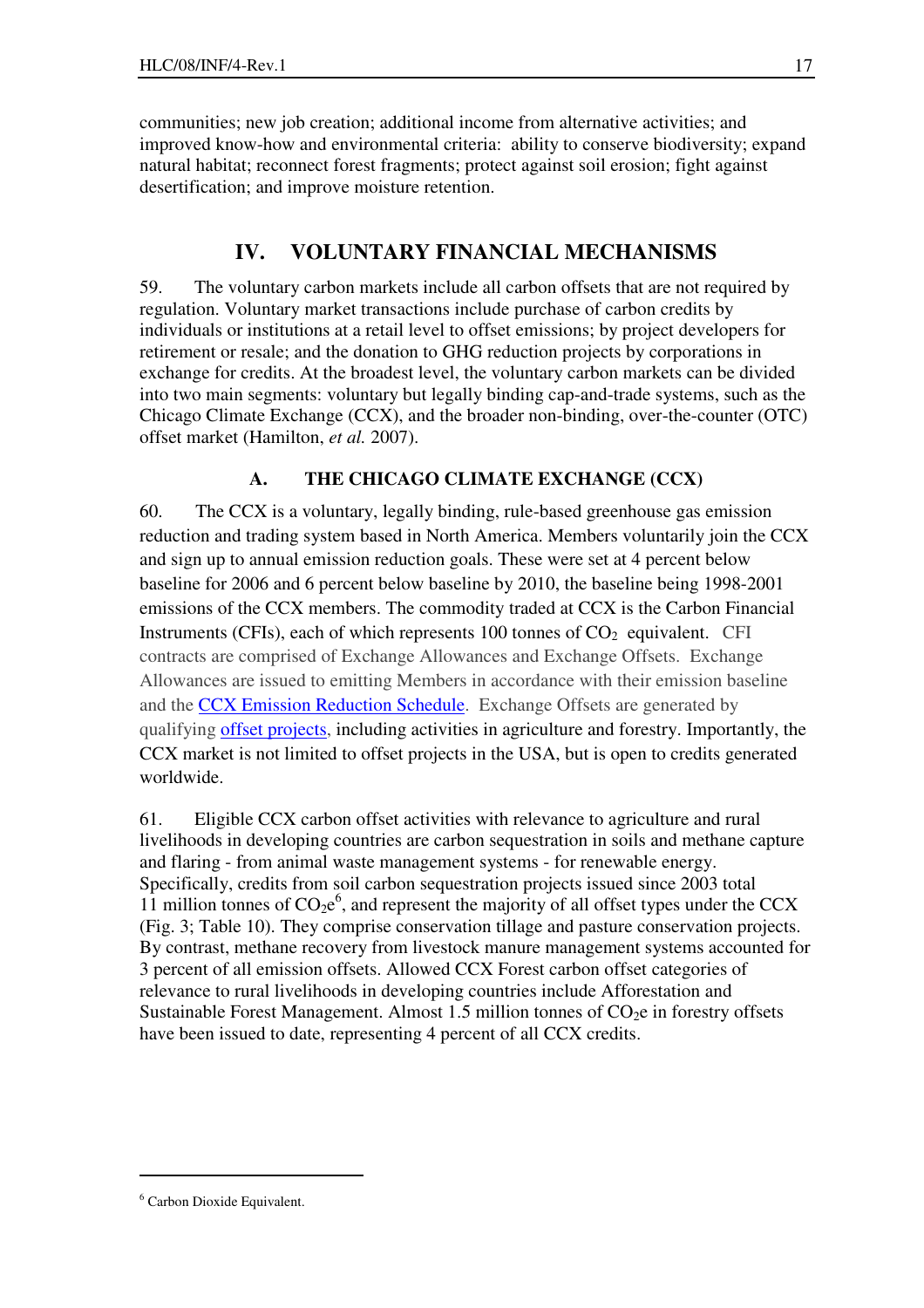| <b>Offset Type</b>                  | Amount Issued ( $ktCO2e$ ) |
|-------------------------------------|----------------------------|
| Soil Carbon                         | 11 609                     |
| Methane - coal                      | 7 3 2 1                    |
| Methane - landfill                  | 2856                       |
| Forestry                            | 1475                       |
| Renewable Energy                    | 1 1 4 0                    |
| Methane - livestock                 | 795                        |
| Waste Disposal - HFC<br>Destruction | 728                        |
| <b>Energy Efficiency</b>            | 2                          |
| Total                               | 26859                      |

#### **Table 10: CCX Offset credits issued as of Feb 2008**



62. Although CCX project activities can be located worldwide, credits issued so far from international projects are few. For instance, soil carbon and livestock methane projects offsets are all located in the United States and Canada. By contrast, three LULUCF projects were located in Central and South America - specifically in Brazil, Costa Rica and Uruguay.

#### **Box 1: Example of forestry offset projects in the CCX**

#### **Costa Rica**

The Swiss-based company Precious Woods has reforested about 4,600 hectares of formerly degraded pasture in Costa Rica. The company is the registered owner of all land. Planting is performed in compliance with the environmental and social criteria of the Forest Stewardship Council (FSC). The selected tree species are teak (72 percent), pochote (21 percent) and other native species (7 percent). In 2006, the project generated 221 700 metric tons of offsets and the first credits were registered at CCX. The World Bank Group has purchased 22 000 tonnes from this reforestation project, in order to offset GHG emissions produced by its operations and business transportation tracked from its headquarters.

*Source*: www.preciouswoods.com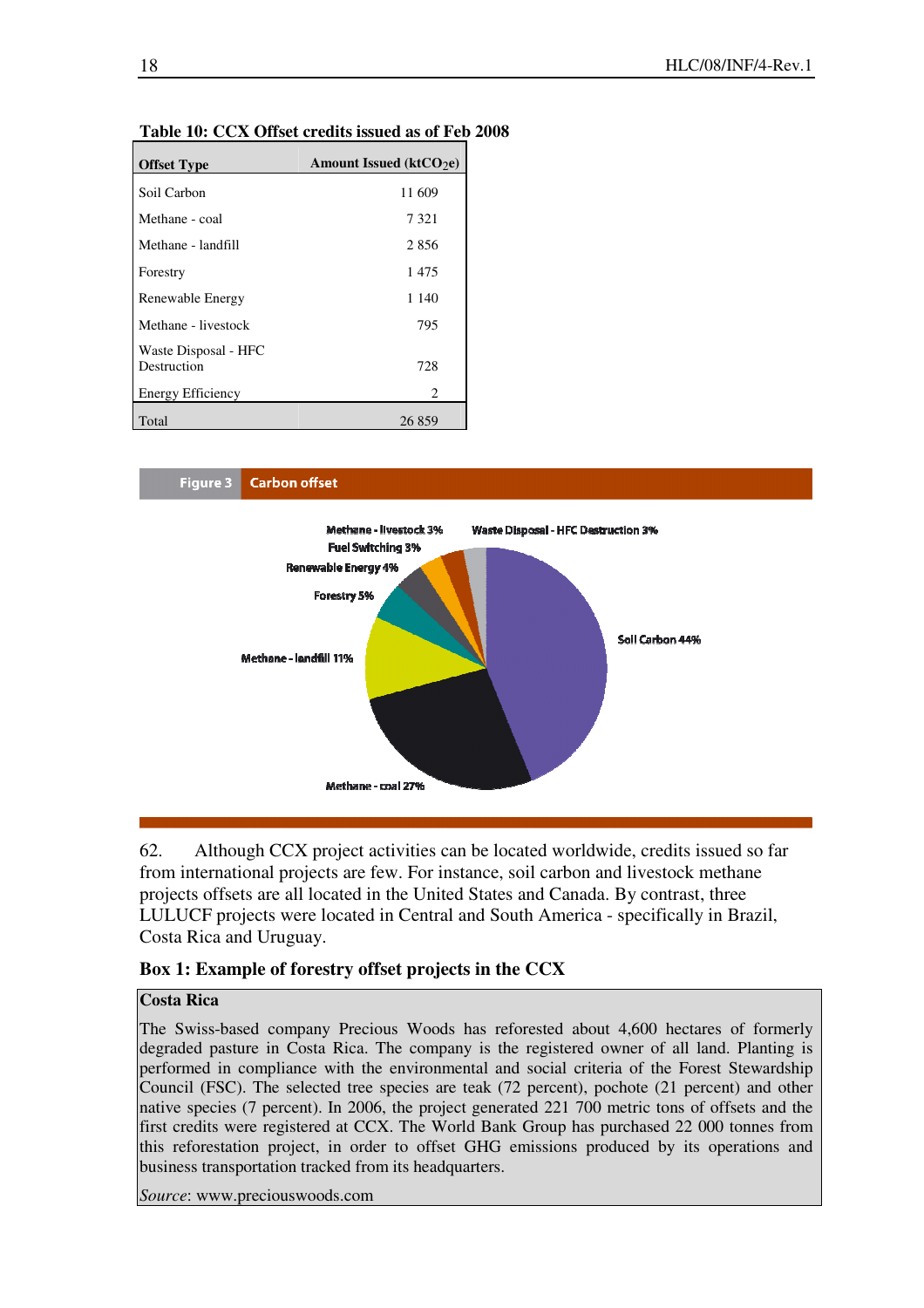### *Financial Flows under the CCX Relevant to the Rural Poor*

63. Offset prices at the CCX range from around US\$1.50 to US\$6.00 per tonne of  $CO<sub>2</sub>e$ , with recent trends showing rising prices in the expectation of a cap and trade system to be implemented in the USA in coming years. Annual carbon offset credits generated in agriculture and forestry in 2008-2012 are expected to be similar to those in 2006, i.e. generating financial flows of over US\$50 million, representing 3-5 percent of the CDM flows for the same sectors (Table 11).

| <b>Offset sector</b> | <b>Amount Issued</b><br>$(\mathbf{k} \mathbf{t} \mathbf{C} \mathbf{O}_2 \mathbf{e})$ | <b>Financial flows</b><br>$(\$1000)$ |
|----------------------|--------------------------------------------------------------------------------------|--------------------------------------|
| <b>Agriculture</b>   | 12 404                                                                               | 45 8 9 6                             |
| Forestry             | 1 475                                                                                | 5456                                 |
| <b>Total</b>         | 13879                                                                                | 51 352                               |

|  |  | Table 11: Annual financial flows in agriculture and forestry at CCX in 2006 |  |  |
|--|--|-----------------------------------------------------------------------------|--|--|
|  |  |                                                                             |  |  |

Source: Capoor & Ambrosi, 2007.

64. The Chicago Climate Exchange has continually expanded since 2003 in terms of new members embracing voluntary commitments as well as in terms of trade intensity. If it continues to increase in size and adopt, as expected, new emission reduction goals after 2010, its potential for mitigation activities in the agriculture and forestry sectors can be substantial. Foreign projects are expected to play a more important role in future, thereby opening the door to a range of agriculture and LULUCF activities of relevance to the rural poor. In addition, because CDM CERs can be traded within the CCX, an expansion of this market may increase demand for CDM projects supplying offsets from land-based sectors.

## **B. VOLUNTARY MARKETS**

65. Almost all carbon offsets purchased outside of a cap-and-trade system originate from project-based transactions. Their trading typically operates outside of formal exchange mechanisms and is often referred to as a voluntary over-the counter market. Credits in this market, each corresponding to one tonne of  $CO<sub>2</sub>e$ , are referred to as Verified or Voluntary Emissions Reductions (VERs).

66. At least 13 million VERs were traded in 2006 (Hamilton, *et al.* 2007). The volume-weighted average price of carbon in these markets was about US\$4 per tonne of  $CO<sub>2</sub>e$ , corresponding to annual financial flows of US\$52 million in 2006. Over 40 percent of the carbon credits that were transacted in 2006 originated from offset projects in North America. Asia and South America generated 22 percent and 20 percent of total VERs, respectively. Africa accounted for 6 percent of the VER market, with about 500 000 tonnes of  $CO<sub>2</sub>e$ .

67. Carbon offset forestry projects have generated to date a large share of VERs, accounting for about 36 per cent of the market. These projects include avoided deforestation, establishment of plantations, afforestation/reforestation with mixed native tree species, and carbon sequestration activities in new forests (see Table 12 and Box 2 on REDD).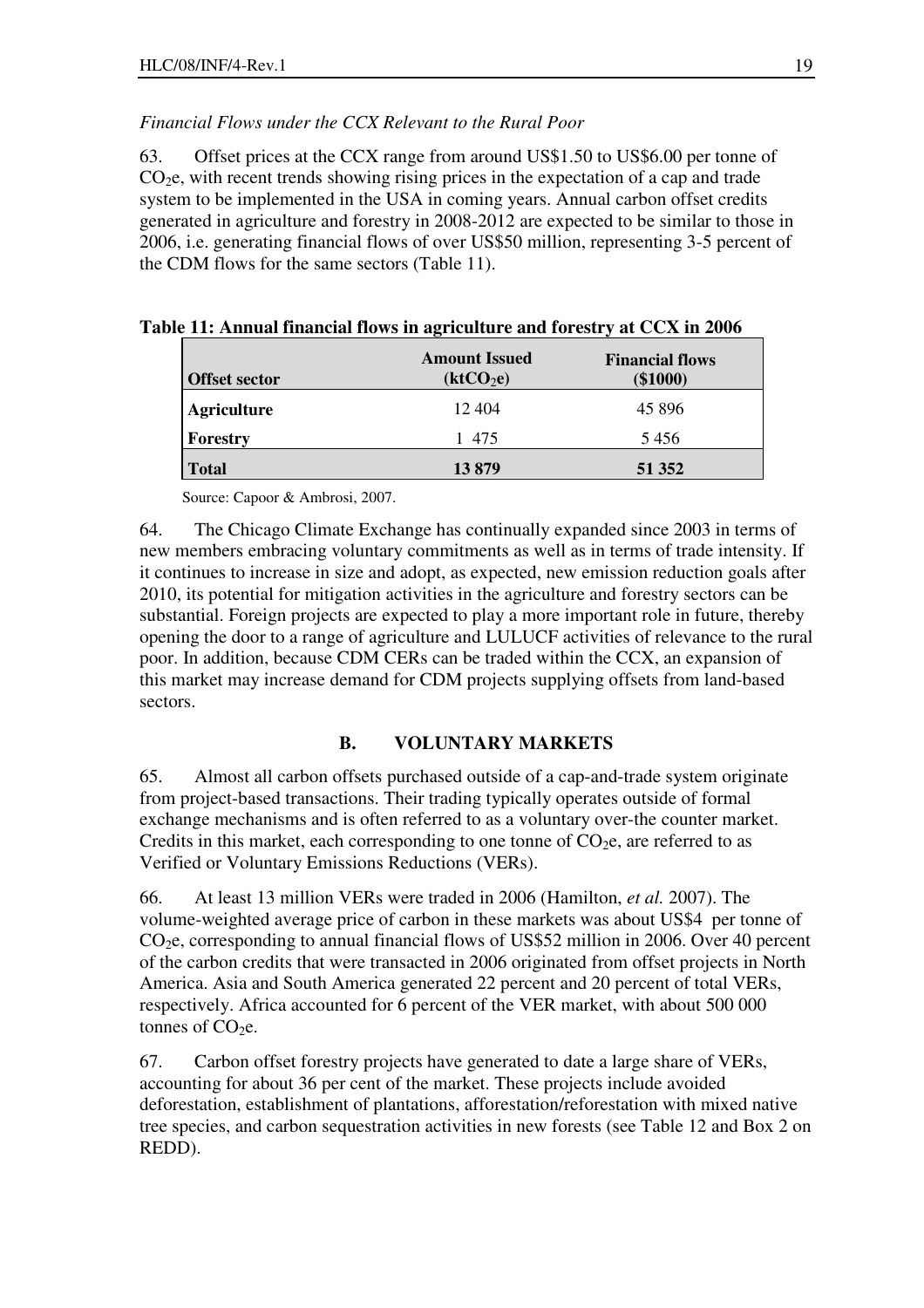|                                          |       |        | <b>North</b> | Latin   |              |
|------------------------------------------|-------|--------|--------------|---------|--------------|
| <b>Offset type</b>                       | Asia  | Africa | America      | America | <b>Total</b> |
| 1. Forestry                              | 19    | 328    | 2343         | 659     | 3,505        |
| Afforestation/reforestation plantation   | 18    |        | 6            | 193     | 221          |
| Afforestation/reforestation mixed native |       | 308    | 2,337        | 157     | 2,957        |
| Avoided deforestation                    | $()+$ | $16+$  |              | 309     | 327          |
| 2. Agriculture Methane - livestock       | 28    |        | 81           |         | 110          |

### **Table 12: VERs transactions in 2006 in agriculture and LULUCF, by project location and type**

+ More transactions of this type likely exist but information about the volume is not available. Source: Hamilton, *et al.* 2007.

#### **Box 2: Indonesia eyes 100 Mt of avoided deforestation VERs**

In February 2008, USA investment bank Merrill Lynch joined an Indonesian-based avoided deforestation project, which is expected to generate 100 million tonnes of voluntary emission reductions (VERs) over 30 years. The group will work on the validation and sale of avoided deforestation credits as well as official development aid funds to provide financial incentives to Aceh's residents to deliver forest protection. These activities are budgeted at US\$48 million over five years, with US\$26 million earmarked for direct payments to communities. Current funding from the World Bank Multi-Donor Fund's Aceh Environment and Forest project is to be joined in the near future by carbon credit sales under the reducing emissions from deforestation and degradation (REDD) model, as well as from the recently established World Bank Forest Carbon Partnership Facility. The project was recently certified under the Rainforest Alliance Climate, Community and Biodiversity Alliance (CCBA).

68. By contrast, VERs originating from methane recovery at livestock farms are few, with about 110 000 tonnes of  $CO<sub>2</sub>e$ , or 1.1 percent of the total.

#### *Financial Flows from VERs Relevant to Rural Livelihoods*

69. Carbon credits for voluntary purposes are diverse and are not yet a standardized commodity. As a result, the current market is fragmented and there is a lack of reliable data on total financial flows. A survey of Hamilton, *et al.* (2007) identified a large price range of US\$0.5-45 per tonne of  $CO<sub>2</sub>e$ . Prices vary according to the project type. For example, VERs from avoided deforestation are estimated to range from US\$10-18 per tonne of  $CO<sub>2</sub>e$  by retailers, whereas credits from afforestation/reforestation with mixed native tree species have been sold with much greater price ranges, from US\$0.5-45 per unit VER. In agriculture VERs from livestock management were sold at around US\$6 per tonne of reduced emissions.

70. Importantly, prices paid by the end user do not reflect the prices paid to project developers. In general, projects owners typically receive half of the retailer price (Neeff, 2007). The year 2006 saw record volumes for the voluntary carbon markets. The volume of VERs sold grew by almost 80 per cent in one year–from about 7 million in 2005 to 13 million VERs in 2006. In 2006, these volumes corresponded to financial flows from forestry and agriculture offsets of US\$10-15 million (Table 13).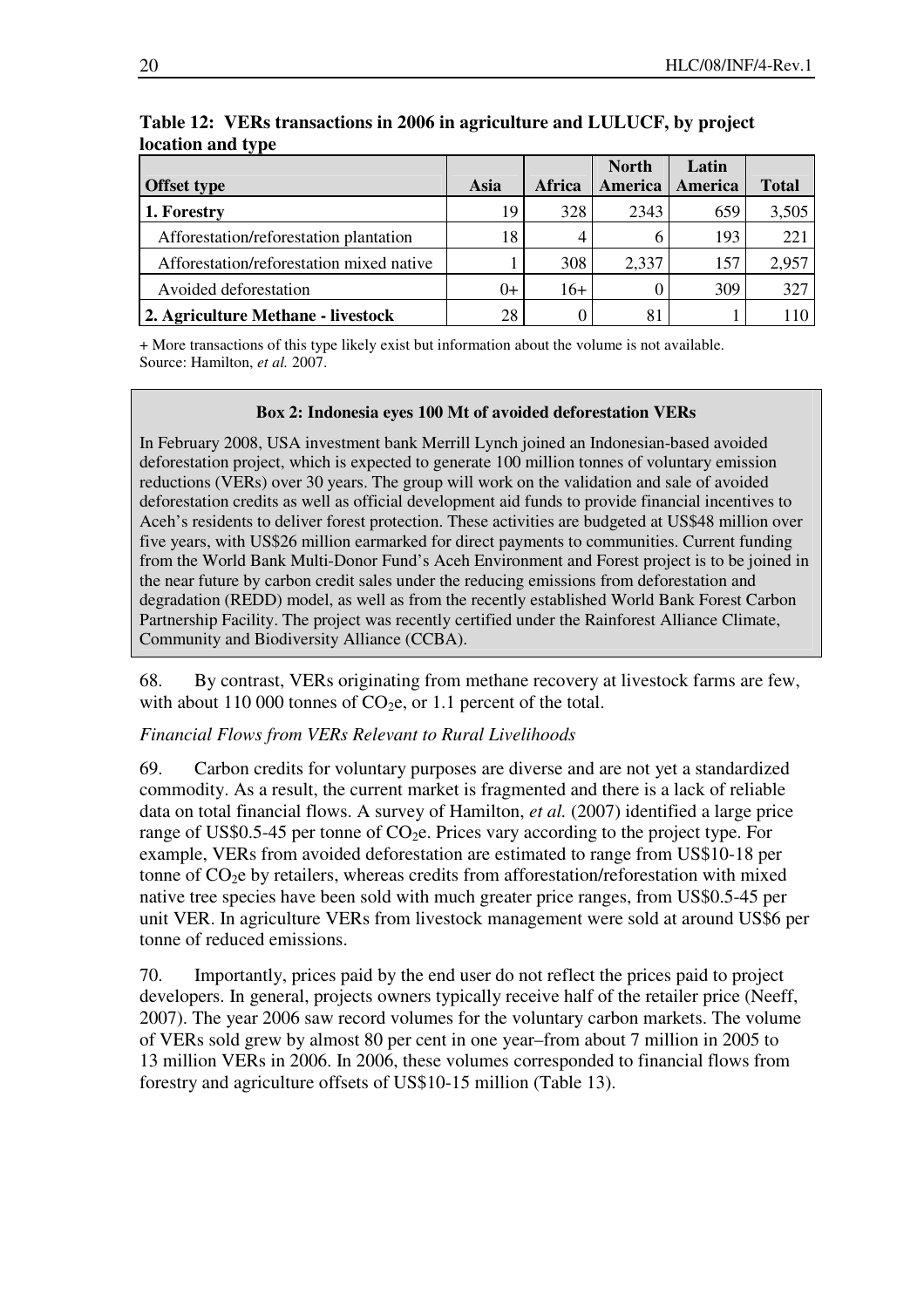| <b>Project type</b>                 | Average<br>retailer price<br>\$/tCO <sub>2</sub> e) | Average<br>developers price<br>\$/tCO <sub>2</sub> e) | ktCO <sub>2</sub> e<br>in 2006 | <b>Financial</b><br>flows<br>$(\$1000)$ |
|-------------------------------------|-----------------------------------------------------|-------------------------------------------------------|--------------------------------|-----------------------------------------|
| Forestry                            |                                                     |                                                       | 3 5 0 5                        | 12 3 23                                 |
| - Plantations                       | 13                                                  | 6                                                     | 221                            | 1 3 2 6                                 |
| - Afforestation                     | 6                                                   |                                                       | 2957                           | 8 8 7 1                                 |
| - REDD                              | 14                                                  | 6.5                                                   | 327                            | 2 1 2 6                                 |
| <b>Agriculture Livestock Manure</b> | 6                                                   |                                                       | 110                            | 330                                     |

**Table 13: First-order estimates of financial flows to projects in 2006** 

Sources: Neeff, 2007.

71. The ICF (2007) estimates that the global annual offset demand in 2008-2012 will be 26-76 million tonnes  $CO<sub>2</sub>e$  annually. Assuming the same share for LULUCF projects as in 2006, and keeping conservatively VER prices at 2006 levels (US\$4 on average), this volume corresponds to financial flows of about US\$40-100 million, or 3-6 percent of the financial flows generated by the CDM in the agriculture and forestry sectors during the same period.

# **C. LULUCF OFFSETS IN VOLUNTARY MARKETS**

72. Compared to the UNFCCC regulatory markets, VERs markets have a higher proportion of forestry based credits out of total market transactions than the CDM (36 percent as compared to1 percent for CDM), and a slightly higher proportion of credits sourced from Africa (6 percent as compared to 3 percent for CDM). Importantly, they are already providing carbon finance for avoided deforestation projects.

73. The voluntary markets are also more open than the CDM to smaller offset projects. A survey of LULUCF offset projects in 2006 indicates 19 micro size projects, i.e. generating less than  $5,000$  tonnes  $CO<sub>2</sub>e/year$ . Indeed, one third of offset credits were by projects generating less than 100,000 tonnes of  $CO<sub>2</sub>e$  (Fig. 4). This feature currently provides greater opportunities for voluntary markets, compared to the CDM, to contribute to sustainable development in small rural communities.



Source: Hamilton, 2007.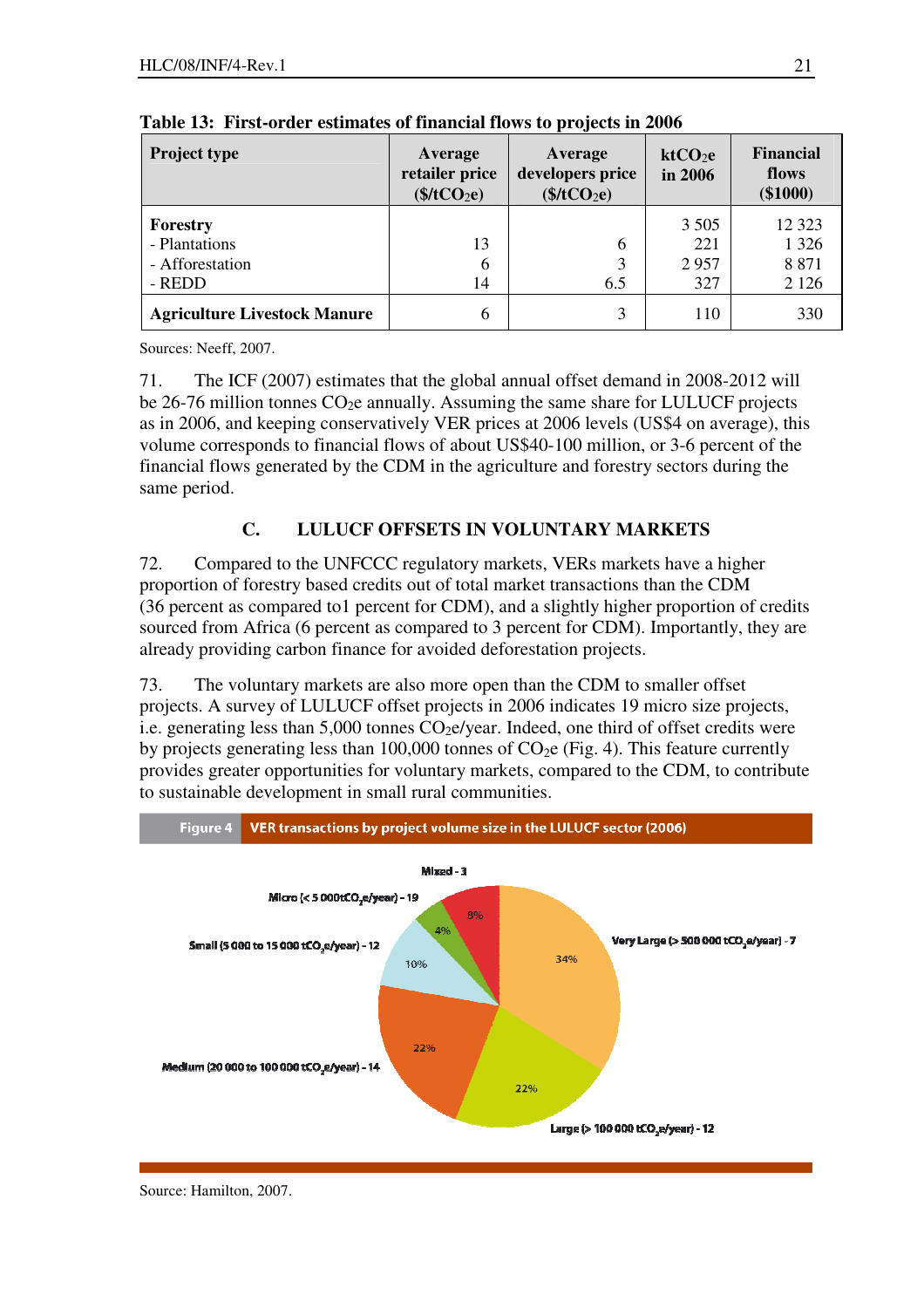74. The large share of small-scale projects generating VERs is also probably related to the possibility of making up-front payments to project owners, helping them to cover start-up costs. This reduces the development burden on small producers, but also results in payments being made for reductions that have not yet occurred (Peskett, 2006). By contrast, CDM buyers typically purchase credits only after CERs have been generated and verified. Small projects in a VER market are also encouraged by the ability to use simpler methodologies and flexible mechanisms for monitoring and verification. At the same time, this may also limit scaling up such markets, compared to the CDM, since the absence of stringent oversight mechanisms may negatively affect the quality of the VERs produced. In order to reduce such concerns, several independent voluntary standards have been established in recent years, aiming at enhancing the credibility of offset projects (see Box 3 and Table 14).

#### **Box 3: VER Standards**

**Gold Standard (GS)** was developed by a group of environmental and social non-profit organizations to strengthen the social and environmental benefits of carbon offset projects. It can be used for voluntary as well as CDM projects. It has a very well developed stakeholder process and stresses environmental and socio-economic co-benefits for the host communities. It does not yet apply to LULUCF projects.

**Climate, Community & Biodiversity Standards (CCBS)** focus exclusively on bio-sequestration projects and emphasize the social and environmental benefits of such projects. CCBS is a project design standard and offers rules and guidance for project design and development. It has a very well developed stakeholder process and stresses environmental co-benefits.

**Plan Vivo** is an offset project method for small-scale LULUCF projects, with a focus on promoting sustainable development and improving rural livelihoods and ecosystems. Plan Vivo works very closely with rural communities, emphasizes participatory design, ongoing stakeholder consultation, and the use of native species.

**VER + Standard.** Introduced in 2007 by project verifier TÜV SÜD, it is used to certify carbon neutrality as well as credits from voluntary carbon offset projects. The standard is based on CDM and JI methodology.

**The Voluntary Carbon Standard (VCS)** was launched in 2006 by the Climate Group, the International Emission Trading Association and the World Economic Forum. It focuses on GHG reduction attributes only and does not require projects to have additional environmental or social benefits. The VCS is broadly supported by the carbon offsets industry (project developers, large offset buyers, verifiers, projects consultants).

**Voluntary Offset Standard (VOS)** is a carbon offsets screening mechanism that accepts other standards and methodologies. It currently accepts Gold Standard VER projects and projects that employ CDM procedures but which are implemented in countries that have not ratified the Kyoto Protocol and are therefore not eligible for CDM. The International Carbon Investors and Services (INCIS) launched the VOS in June 2007. INCIS is a not-for-profit association of large investment companies that provide carbon-related investments and services.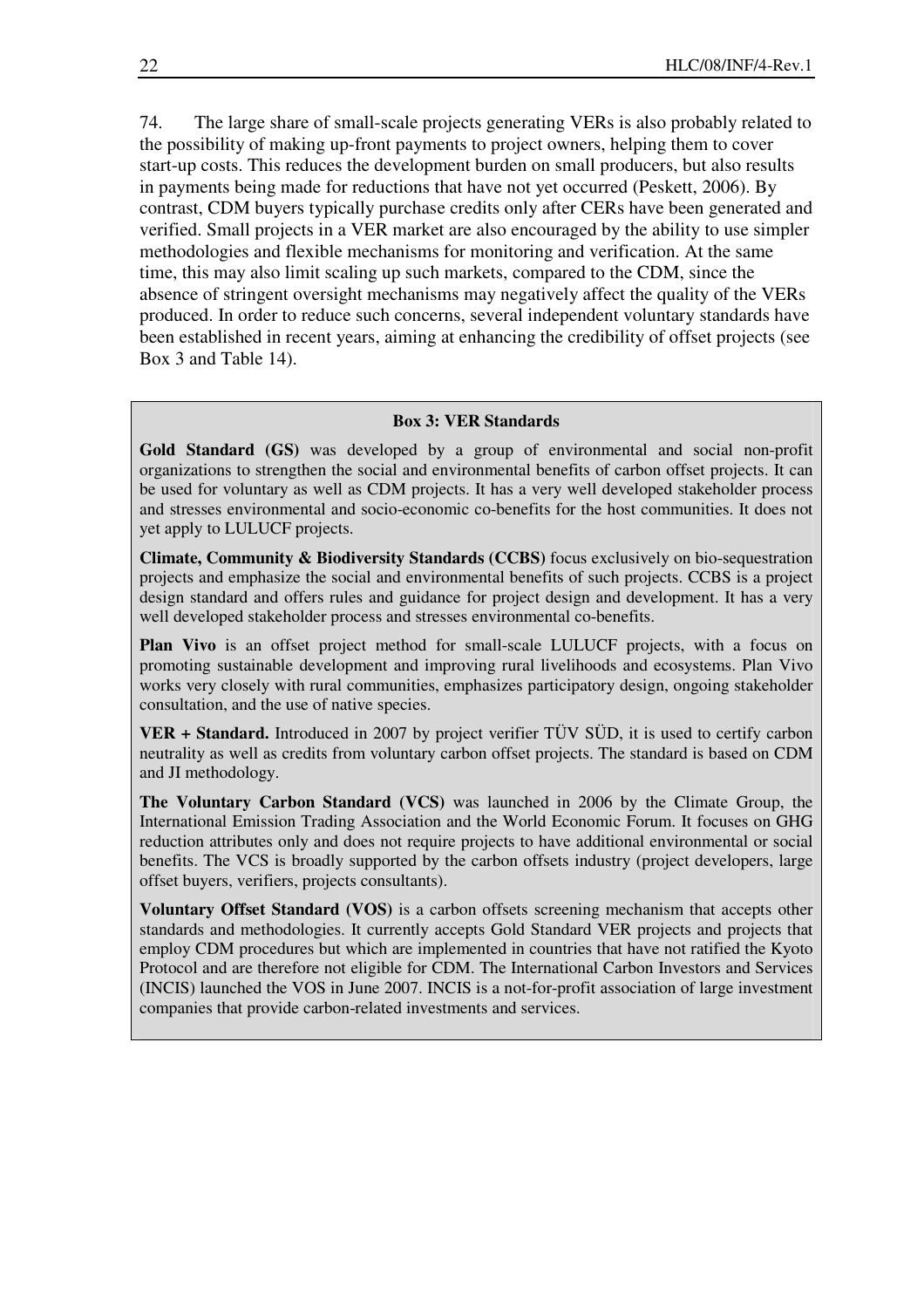| <b>Standard</b>                                                          | <b>Environmental requirements</b>                                                                                                                                                                                                                                                                                                                                                 | <b>Social Requirements</b>                                                                                                                                                                                                                                                                                                                               |
|--------------------------------------------------------------------------|-----------------------------------------------------------------------------------------------------------------------------------------------------------------------------------------------------------------------------------------------------------------------------------------------------------------------------------------------------------------------------------|----------------------------------------------------------------------------------------------------------------------------------------------------------------------------------------------------------------------------------------------------------------------------------------------------------------------------------------------------------|
| Gold standard                                                            | Must demonstrate environmental<br>benefits.<br>Major negative impacts that<br>cannot be mitigated lead to project<br>disqualification.                                                                                                                                                                                                                                            | The project must demonstrate social,<br>economic or technical development<br>benefits.<br>Major negative impacts that cannot be<br>mitigated lead to project disqualification.<br>Stakeholder consultation required at initial<br>project planning stage.<br>There are specific requirements as to<br>which stakeholders have to be invited<br>actively. |
| <b>CCBS</b><br>/only for LULUCF/                                         | Must demonstrate environmental<br>benefits.<br>Major negative impacts that<br>cannot be mitigated lead to project<br>disqualification.<br>Extra points are given for positive<br>environmental impacts such as<br>use of native species and<br>biodiversity protection.<br>Extra points are given for capacity<br>building and use of best practices<br>in community involvement. | Must generate positive social and<br>economic impacts.<br>Stakeholder involvement is required and<br>must be documented. 21-day public<br>commenting period.                                                                                                                                                                                             |
| <b>Plan Vivo</b><br><b>/for LULUCF</b><br>except commercial<br>forestry/ | Must demonstrate environmental<br>benefits. The Standard includes<br>explicit requirements for<br>ecosystem and livelihood benefits<br>and is reviewed periodically.                                                                                                                                                                                                              | Must demonstrate social benefits. Projects<br>are required to increase capacity over time<br>and promote extra activities contributing to<br>wellbeing (e.g. micro-enterprises, fuel-<br>efficient stoves etc.)                                                                                                                                          |
| <b>VCS</b>                                                               | Must comply with local and<br>national environmental laws.<br>Does not focus on additional<br>environmental and social benefits.                                                                                                                                                                                                                                                  | The project document must include<br>"relevant outcomes from stakeholder<br>consultations and mechanisms for ongoing<br>communication."<br>(VCS 2007, p. 14)                                                                                                                                                                                             |
| <b>VER+STANDARD</b>                                                      | Negative environment impacts<br>must be stated in the PDD and<br>minimized.<br>Does not focus on additional<br>environmental and social benefits.                                                                                                                                                                                                                                 | Local stakeholder consultation required<br>only:<br>- if required by national law of host<br>country; or<br>- if the project proponent cannot<br>demonstrate local impact.                                                                                                                                                                               |
| VOS                                                                      | Same as CDM or GS<br>Does not focus on additional<br>environmental and social benefits.                                                                                                                                                                                                                                                                                           | Same as CDM or GS                                                                                                                                                                                                                                                                                                                                        |

**Table 14: Co-benefits requirements for current VER standards** 

Source: Kollmuss, 2008.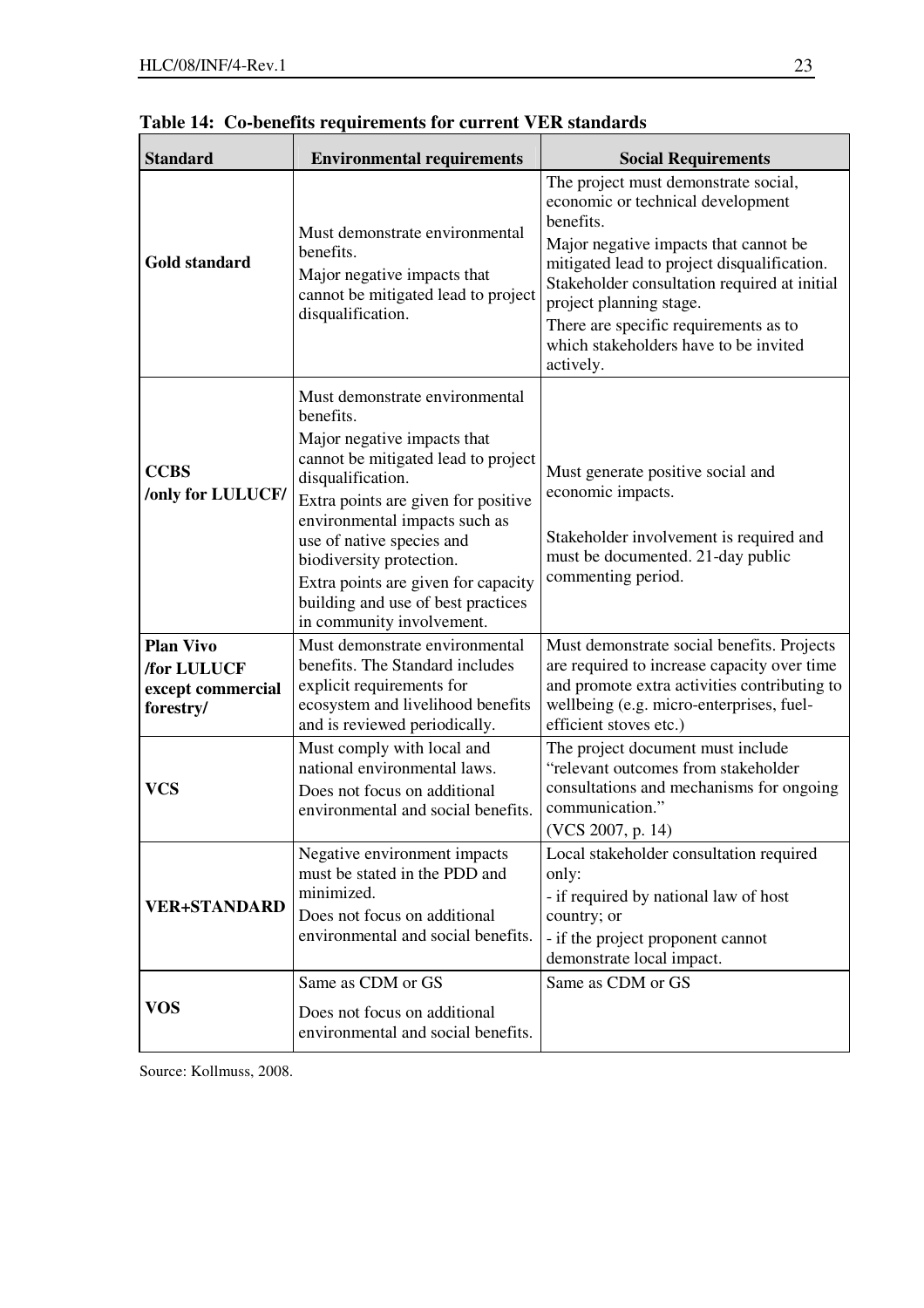# **V. FINANCING ADAPTATION AND MITIGATION IN COMING DECADES**

75. The examples presented in the previous sections summarize the many opportunities that the carbon market offers for project activities that focus on the rural poor in developing countries and their ability to contribute to global climate mitigation while enhancing their adaptation capacity. These opportunities comprise a wide range of options, from international climate policy agreements such as UNFCCC mechanisms to voluntary frameworks.

76. The following sections makes suggestions for improving the current mechanisms, as well as for the inclusion of project activities - within both post-2012 Kyoto flexible mechanisms and enhanced voluntary markets - in sectors of importance to the rural poor, such as avoided deforestation and degradation (REDD) and a wide range of agro-forestry practices, including agricultural land conservation.

# **A. EXPANDING THE BASE: ENHANCED VOLUNTARY MARKETS AND ENLARGED CDM**

77. The Bali Roadmap indicates that actions aimed at safeguarding food security and rural livelihoods under climate change in coming decades must necessarily focus on synergies between adaptation and mitigation strategies for the rural poor—in order to address the climate, environmental, social and economic concerns expressed within both the UNFCCC and MDGs. In particular, a focus on agriculture, land use, land use change and forestry in developing countries offers the opportunity to address these issues from within the dominant economic sectors of most poor developing countries, strengthening their basis for sustainable development.

78. The review of the different existing mechanisms shows that there is scope for enhancing the ability of carbon markets to reach rural poor communities, by both broadening their scope to be more inclusive of agriculture and forestry sectors or LULUCF and making their procedures more flexible. The economic potential for additional carbon sequestration from these sectors - linked to REDD, sustainable forest management, agro-forestry techniques, soil conservation in agriculture and renewable energy from biomass—is substantial, corresponding to 5-10 billion tonnes of  $CO<sub>2</sub>e$  per year by 2030 at carbon market prices ranging from US\$4-10 per tonne of  $CO<sub>2</sub>e$  (IPCC) AR4 WGIII). Therefore annual financial flows from these offsets could be as high as US\$20-100 billion in 2030, thereby allowing them to make a substantial contribution to meeting the expected costs of adaptation to climate change in developing countries.

79. Many of these activities are currently eligible under a number of voluntary schemes and pilot funds, but are excluded under the CDM, the largest of the existing carbon markets. Allowing credits from REDD, as well as from a range of agricultural and forestry activities, not only provides efficient means for reducing emissions but also has the added value of increasing financial flows to rural poor people in developing countries. In examing the financing mechanisms for a post-2012 regime, these considerations should be taken fully into account.

## **B. LINKING ADAPTATION AND MITIGATION: PREMIUM CARBON CREDITS**

80. Several adaptation activities leading to increased agricultural and forestry system resilience, as well as improved natural resources management and productive practices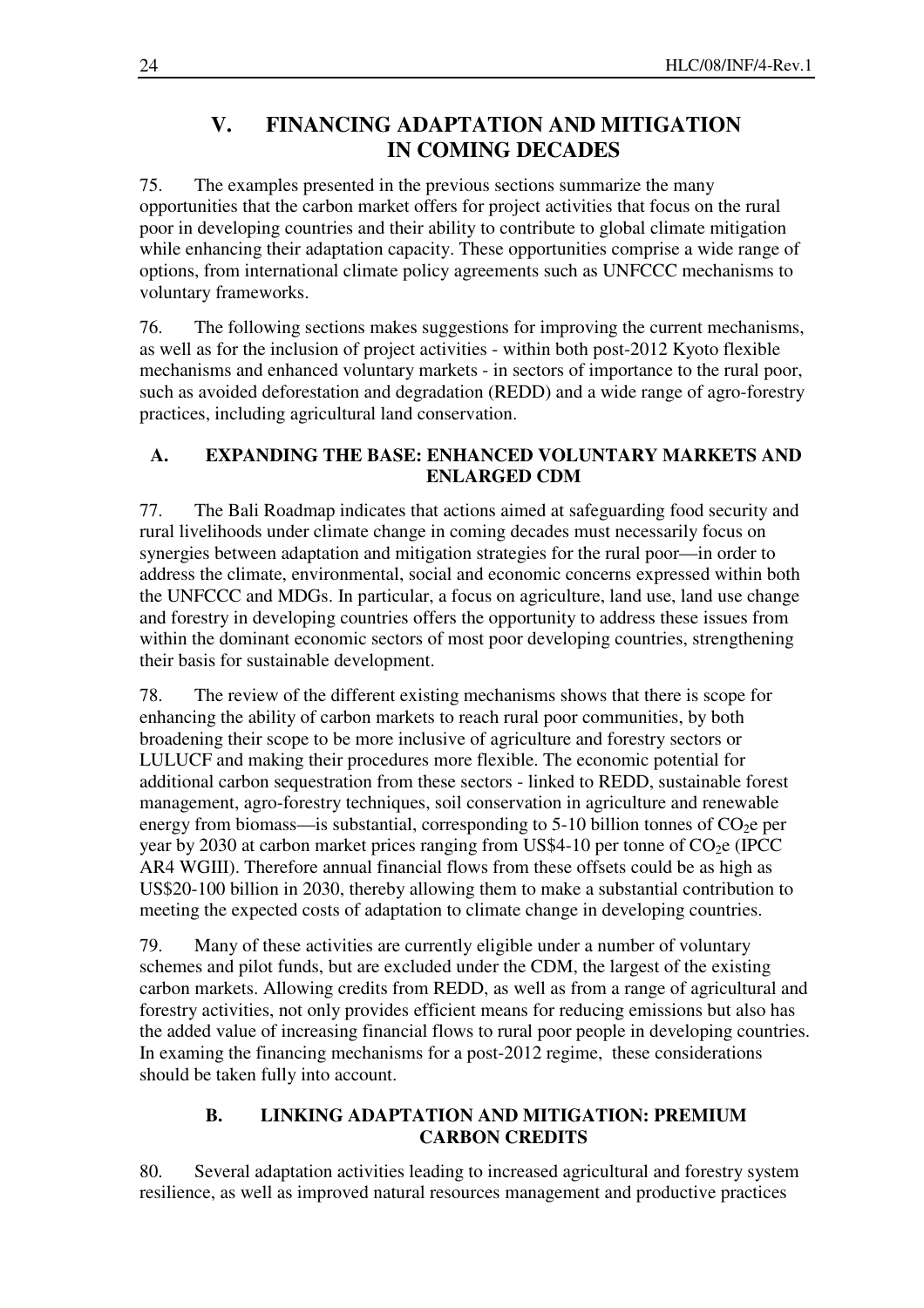may be attractive to carbon markets because of their associated mitigation value. Noregrets, win-win strategies include forestry management and agro-forestry techniques, agricultural "good practices" that conserve soil and water resources; and properly scaled bioenergy projects for rural communities, with potential positive spin-offs in terms of food security, rural incomes and environmental services.

81. A possibility for enhancing the role of several of these land-based projects activities relevant to the rural poor is the development of "premium credits," i.e. carbon credits generated in projects that not only sequester carbon, but that specifically enhance adaptation capacity through improved ecosystem resilience. On top of likely demand from voluntary markets and carbon funds, a regulated market could be created for post-2012 Kyoto, by requiring compliance buyers to include a fixed percentage of such credits in their portfolios. The resulting higher prices for premium credits, compared to standard offsets, may significantly increase direct financial flows to project participants in rural communities.

## **C. MAINSTREAMING OFFSETS INTO NATIONAL DEVELOPMENT THEMES, PROGRAMMES OF ACTIVITIES**

82. Land-based project activities in rural areas face several barriers to entering the carbon market: high start-up costs; expensive entry fees; insufficient knowledge about project registration cycles; small project scale and fragmentation, etc. In order to provide "economies of scale", the individual emission reductions of many small project activities will need to be bundled together, so that they become cost-effective and thus attractive to carbon and compliance buyers. In fact, especially with regard to the implementation of large-scale forestry and agriculture projects, including bioenergy for rural communities, bundling of individual projects is a solution that is routinely performed today within the CDM and would be a necessary, yet not sufficient, condition for success. Rather, success on a large scale should be achieved by "mainstreaming" a number of mitigation strategies into regional and national-development policy "themes."

83. The existing CDM Program of Activities (PoA) provides exactly such a tool. This project category could be used both within UNFCCC funding mechanisms and voluntary schemes, providing a means of linking large-scale, land-based mitigation projects to sustainable development policies. Under the PoA, a policy or market entity - whether a local, regional, or national government, association, or corporation - would set a regionalwide theme that links development policy with mitigation. For instance, it may set forth a plan for regional adaptation activities, based on "good agricultural practices," aimed at strengthening food security in the face of climate variability and change. In such a case, a PoA offset project could allow certification of the carbon credits associated with such large-scale adaptation solutions, provided it can be demonstrated that the plan would not have been implemented without the additional income from its associated carbon credits.

84. Along the same lines, integrated approaches to natural resource management in the context of climate change, including medium- to large-scale ecosystems, may also provide opportunities for bundling. The GEF will be giving priority to activities which address several of its mandated programme areas, which may also facilitate this.

### **D. LEVERAGING OF DEVELOPMENT RESOURCES AND TARGETING NEW FUNDS**

85. The financial leveraging needed to create a new carbon market capable of generating US\$20-100 billion per year in 2030 through large-scale land-based mitigation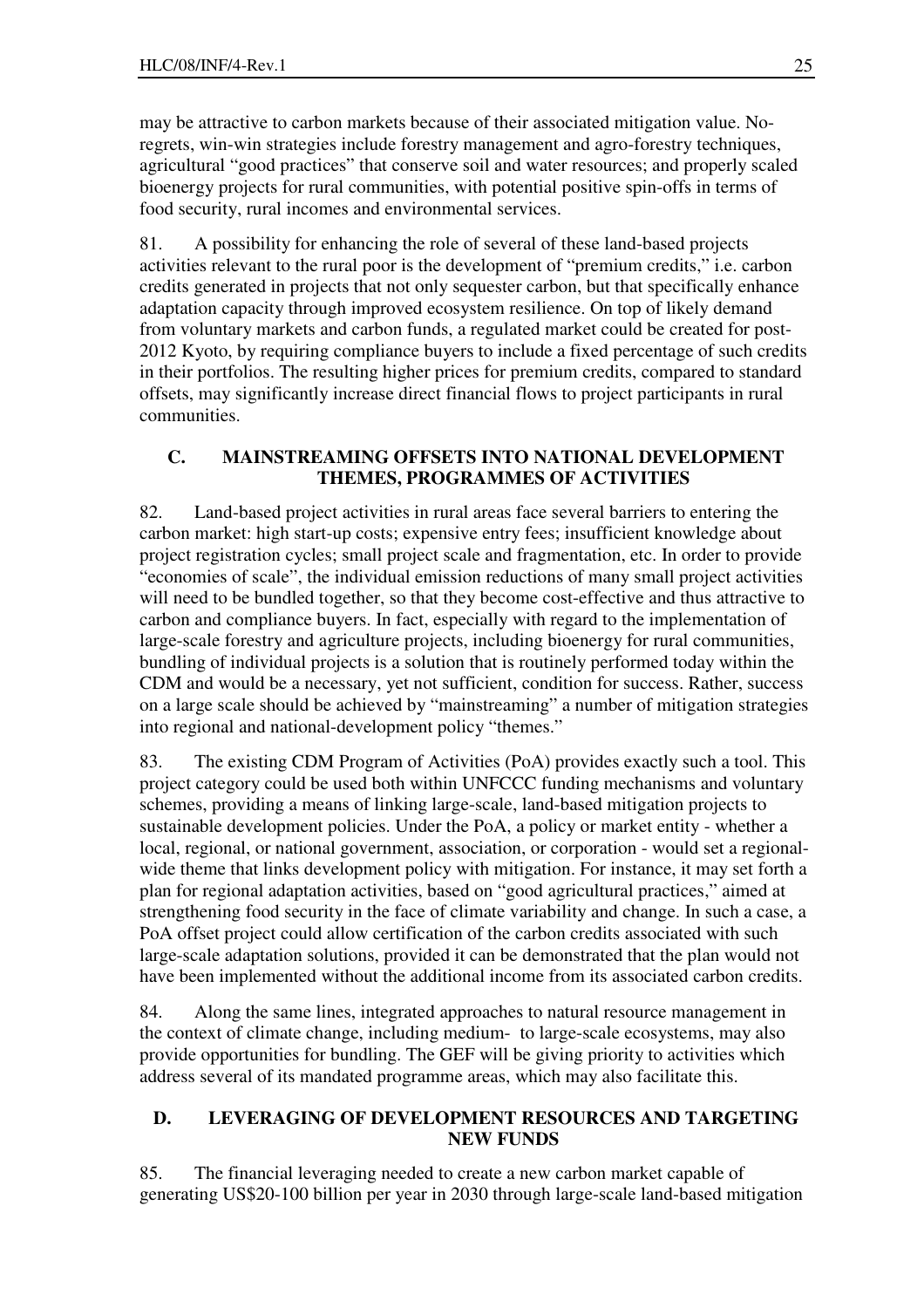could be realized by properly channelling investment and financial flows to rural development. These flows - comprising international debt, FDI, and ODA - are small compared with the expected costs of adaptation and mitigation in agriculture and the LULUCF sectors. Yet, if specifically utilized in the context of climate change planning, for instance for development programmes that also support entry into the carbon markets, they could offer significantly more benefits and safeguards for rural communities under climate change.

86. Two main areas that could be targeted in this way are capacity building and technology assistance. Capacity building would be needed to i) inform and educate with regard to adaptation techniques and options; ii) inform and prepare entry into existing and future carbon mechanisms, with a focus on the development of programmes of activities and; iii) lower barriers to entry into the carbon market. Technology support could be expanded to adaptation pilot projects that focus on resilience and food security, and the development of expertise and technology solutions related to activities linked to carbon sequestration in forestry, agroforestry, and soil conservation.

87. Of relevance to facilitating the links between development and carbon financing, the World Bank is in the process of elaborating a new package of strategic Climate Investment Funds, with the overall objective of providing support for policy reforms and investments that achieve development goals through a transition to a low carbon development path and climate-resilient economy. They include the Clean Technology Fund, the Forest Investment Fund, and the Adaptation Pilot Fund. Finally, the Adaptation Fund is expected to be the major source for financing adaptation activities in developing countries (see Box 4).

#### **Box 4: New Climate Change-Related Funds**

**Clean Technology Fund**. Will provide resources in the near-to-medium term for investment financing, supporting 'rapid deployment of innovative low-carbon technologies' through lending and other forms of financing, blended with other sources of public and private financing (target size US\$5-10 billion).

**Forest Investment Fund**. Aimed at providing investment financing for forestry sector reforms, to reduce deforestation and preserve existing forests through sustainable forest management and conservation, with a strong emphasis on achieving co-benefits for environmental ecosystem services, adaptation and mitigation (target size US\$1 billion).

**Adaptation Pilot Fund**. Focused on technical assistance and financing for capacity building in mainstreaming climate risk and resilience into development planning and budgeting in five to ten pilot countries (target size \$1 billion).

**Adaptation Fund.** Established to combat poverty while providing financing for adaptation projects, taking into account national sustainable development strategies, poverty reduction strategies, national communications and national adaptation programmes of action. Funded through the sale of 2 percent of CERs generated in the CDM, its projected annual revenues could be US\$1 billion to 5 billion per year in 2030.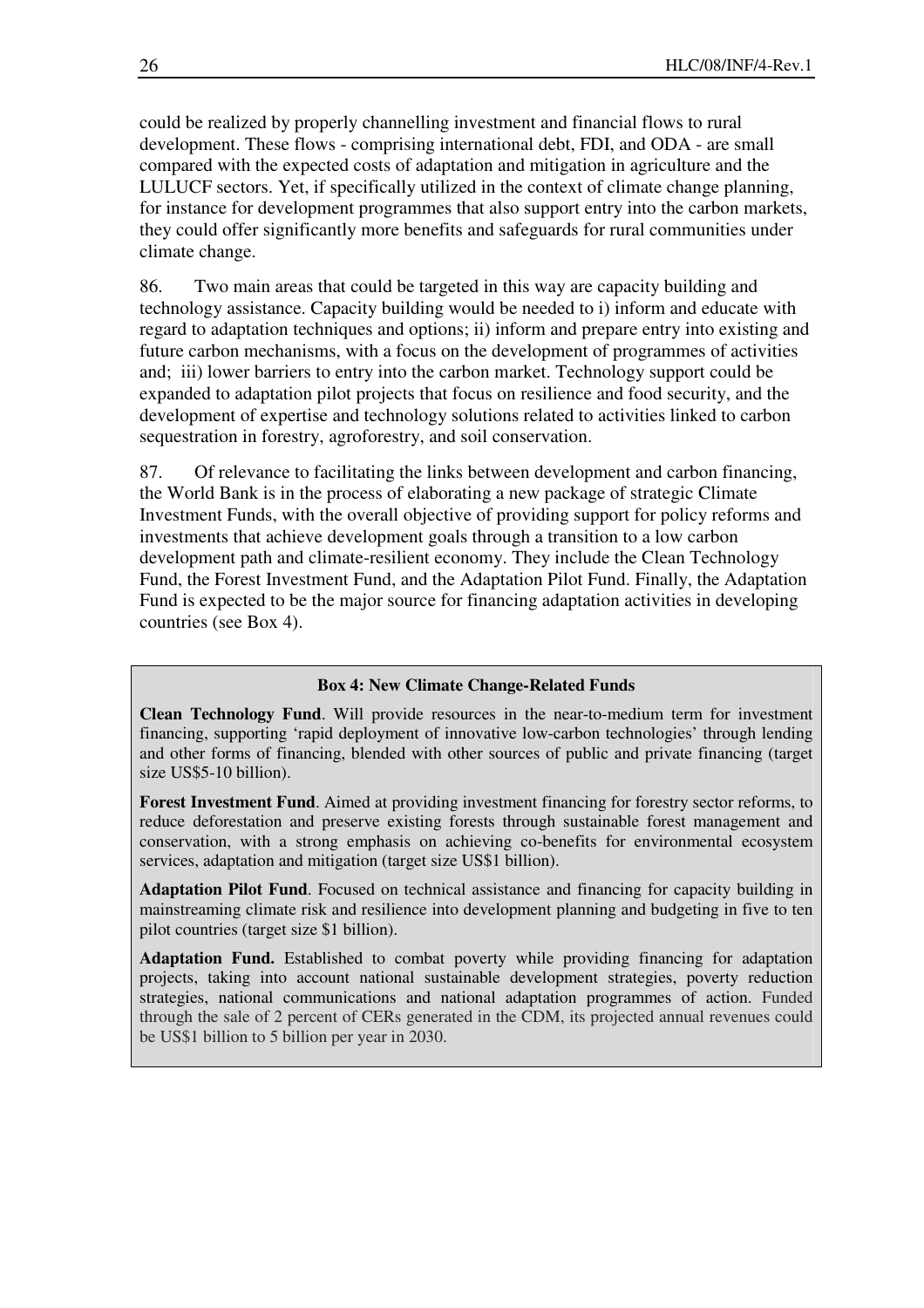# **VI. POSSIBLE NEXT STEPS**

88. FAO, IFAD, and their partners, in supporting countries to discuss, decide on and utilize financing mechansims for climate change adaptation and mitigation, could:

- raise awareness of the potential, within the agriculture and LULUCF sectors, for synergies among options for reducing GHG emissions, carbon offsetting, adapting to climate change and achievement of Millennium Development Goal of poverty and hunger reduction;
- advocate for broadening the scope of the financial mechanisms under the UNFCCC and Kyoto Protocols, so that they are inclusive of LULUCF;
- also advocate for and contribute to guidelines, procedures, modalities and requirements that enhance accessibility of developing countries to financial resources, drawing where appropriate on the approaches of voluntary carbon markets to mainstreaming mitigation into sustainable development and bundling of activities, with a view to allowing greater benefits to flow to those more vulnerable to climate change impacts, whose livelihoods depend on agriculture, forestry and related activities;
- undertake work on technical methodologies relating to baselines, verification, and measurement but also challenges such as reversibility and leakage in the agriculture and forestry sectors;
- support, drawing on their respective technical and financial expertise, developing country participation in and benefits from mechanisms financing climate change mitigation and adaptation, including UNFCCC mechanisms, as well as a variety of voluntary carbon markets established by private-public partnerships and that such support should include developing and testing, in partnership with the International Food Policy Research Institute (IFPRI) and other Consultative Group on International Agricultural Research (CGIAR) Centres, innovative policy and institutional solutions to enable smallholder farmers to engage in and benefit from climate change mitigation measures and carbon markets, as well as developing capacities and providing technical support to vulnerable countries and communities to formulate projects in the agriculture and LULUCF sectors, which can qualify for financial support under current and emerging financial mechanisms, both public and private;
- explore how larger financial flows, than are currently possible under the existing carbon market, could be created by adding a range of land-based activities within post-2012 climate mitigation and adaptation mechanisms, in particular reduced deforestation and degradation (REDD), agricultural land restoration and soil carbon sequestration, agroforestry, and many land conservation practices, which are of direct relevance to the Bali Roadmap; and
- based on the above considerations, play a supportive role in informing national governments on the linkages among climate change mitigation and adaptation, food security, poverty reduction, sustainable livelihoods and environmental services in the agriculture and forestry sectors, so that synergies and trade-offs can be more optimally managed within international and national policy frameworks and supported by financial mechanisms.